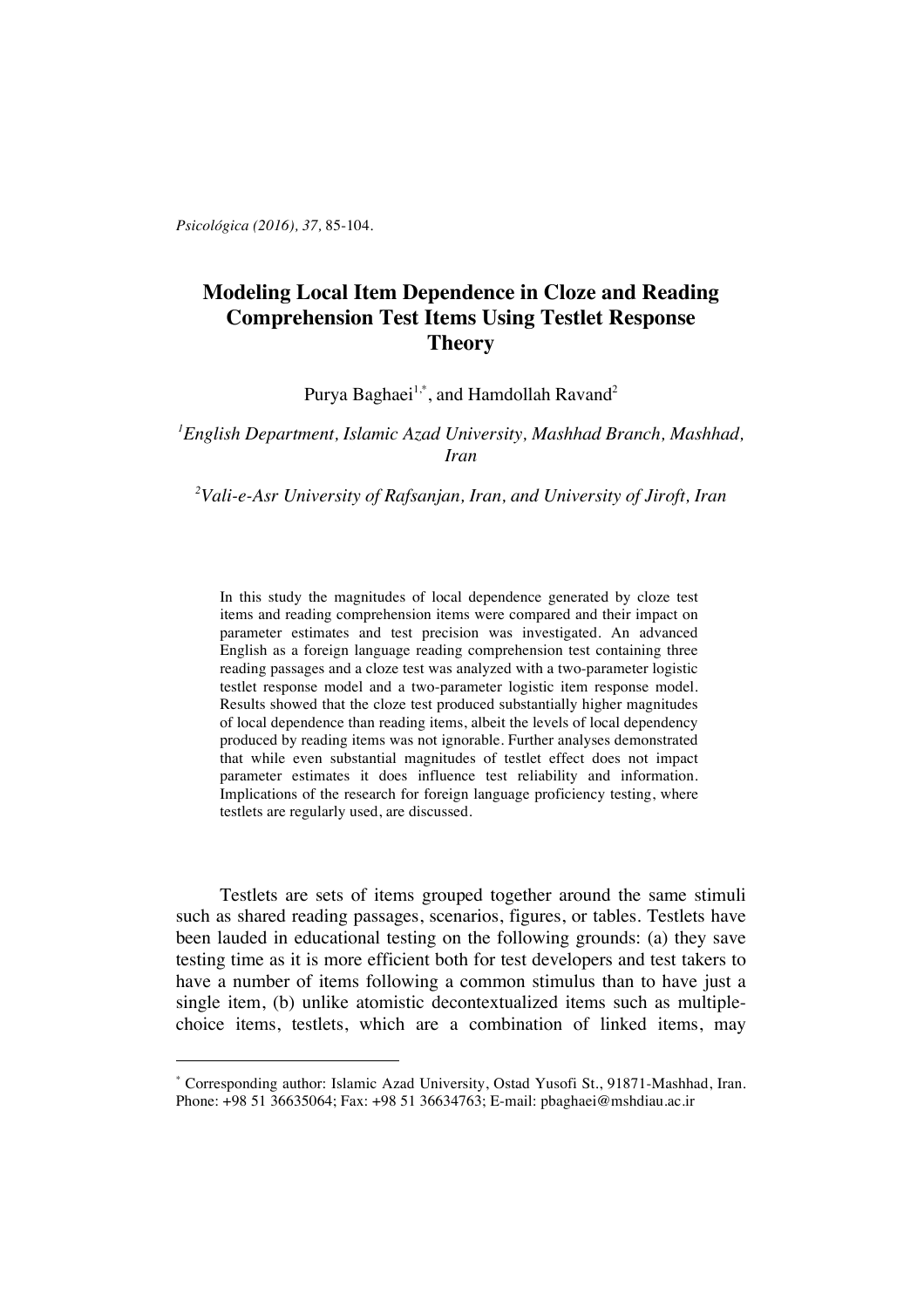increase authenticity of test tasks by providing more context, (c) testlets provide solutions to some of the problems associated with adaptive tests. In adaptive tests, where examinees take dissimilar sets of items, context effects due to item location, cross information, or unbalanced content may introduce construct-irrelevant variance into the assessment. Testlets can diminish these contextual effects by forming fixed item-content units (Wainer, Bradlow, & Wang, 2007).

Despite their appealing features, testlets may introduce additional sources of construct-irrelevant variance. Items grouped under the same testlet might correlate with each other over and above the influence of the latent trait. The interrelatedness is likely to lead to a problem known as *local item dependence* (LID) in educational testing. A critical assumption in all standard statistical models in general and educational testing in particular is independence of observations. Items are said to be locally dependent if a person's response to an item is dependent on his response to another item. Local independence assumption is obtained when persons' responses to test items are affected solely by the trait intended to be measured by the items. When the contribution of the intended latent trait is removed, correlations between the items should be zero, unless there is a secondary dimension affecting responses. This subsidiary dimension might arise due to person-related characteristics such as differences in motivation or attention, differences in background knowledge, and ambiguities in the information provided in the input (Yen, 1993; Yen & Fitzpatrick, 2006). Using standard item response theory (IRT) models when LID is present may lead to problems such as biased item difficulty and discrimination parameters, overestimation of the precision of person ability estimates, overestimation of test reliability and test information, and underestimation of the standard errors of parameter estimates (Wainer et al., 2007; Yen & Fitzpatrick, 2006). Ignoring LID might lead to sever problems in judging psychometric qualities of tests which might in turn result in serious consequences regarding test score interpretation and use. In computer adaptive tests, for example, overestimation of the precision of person parameters might lead to premature termination of the test, where precision of ability estimate is the termination criterion (Wainer & Wang, 2000). Also in classical test theory LID can lead to overestimation of reliability which is the result of high intercorrelations among items in the same testlet over and above the construct of interest. Zhang (2010) showed that ignoring testlet effect can also diminish classification accuracy of examinees.

LID has been addressed in one of the following ways in the litrature: (1) Score-based polytomous item response theory models such as the graded response model (Samejima, 1969), polytomous logistic regression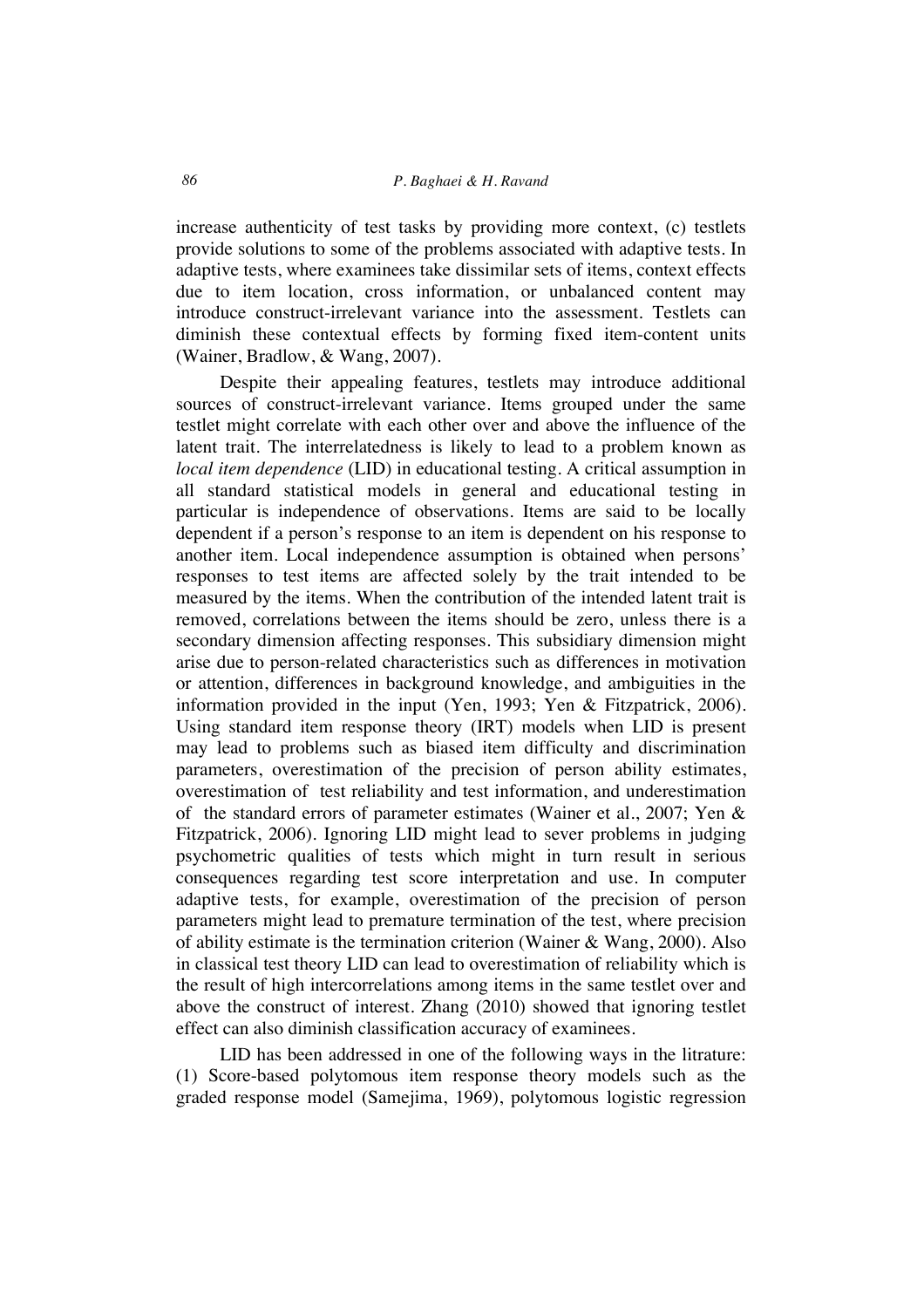(Zumbo, 1999), partial credit model (Masters, 1982), and rating scale model (Andrich, 1978) have been fitted to testlet data (Baghaei, 2010). In these models each testlet with *m* questions is treated as a super item with the total score ranging from 0 to *m*, (2) Item-based testlet response theory models (TRT) such as the 2-PL TRT (Bradlow, Wainer, & Wang, 1999), 3-PL TRT (Wainer, Bradlow, & Du, 2000), and the Rasch testlet model or 1-PL TRT (Wang & Wilson, 2005) have been employed, and (3) Item-based multilevel testlet response thoery models such as the three-level testlet response theory model (Jiao, Wang, & Kamata, 2005) or the two-level cross-classified testlet response theory model (Beretvas & Walker, 2012; Ravand, 2015) have been employed.

Score-based approaches to LID are limited in that: (1) They would lead to loss of information since they do not take into account the exact response patterns of test takers to individual items within a testlet, that is, the difference in the response patterns of the examinees with the same sum scores is not known (Wainer, et al., 2007) and (2) the model only works when LID magnitude is moderate and there are many independent items (Wainer, 1995).

To account for LID without loss of information, Bradlow, Wainer, and Wang (1999) advanced a TRT model which is an extension of the 2 PL IRT model (Birnbaum, 1968). The 2 PL TRT is multidimensional IRT model (Reckase, 2009; see also Baghaei, 2012) which includes a random effect parameter,  $\gamma$ , to account for the interdependencies of the items within the same testlet. According to this model, the probabiltiy of a correct answer to an item *i* nested in testlet  $d(i)$  for a person *n* with ability  $\theta_n$  is expressed as:

$$
p(x_i = 1 | \theta_n) = \frac{\exp[\alpha_i(\theta_n - b_i - \gamma_{nd(i)})]}{1 + \exp[\alpha_i(\theta_n - b_i - \gamma_{nd(i)})]},
$$
\n(1)

where  $\alpha_i$  and  $\beta_i$  are the item discriminationation and difficulty parameters, respectively, and  $\gamma_{nd(i)}$  is the testlet effect parameter for person *n* on testlet  $d(i)$ .

The distinctive component of the model, as compared to the standard 2-PL model is the introduction of the random effects parameter  $\gamma$ , which represents the local dependency within each testlet  $d(i)$ . TRT yields two person ability parameters: a general ability  $\theta_n$  and a testlet specific ability  $\gamma_{nd(i)}$ . The testlet specific parameter is caused by person characteristics such as background knowledge, passage dependence, motivation, etc.  $\gamma_{nd(i)}$  is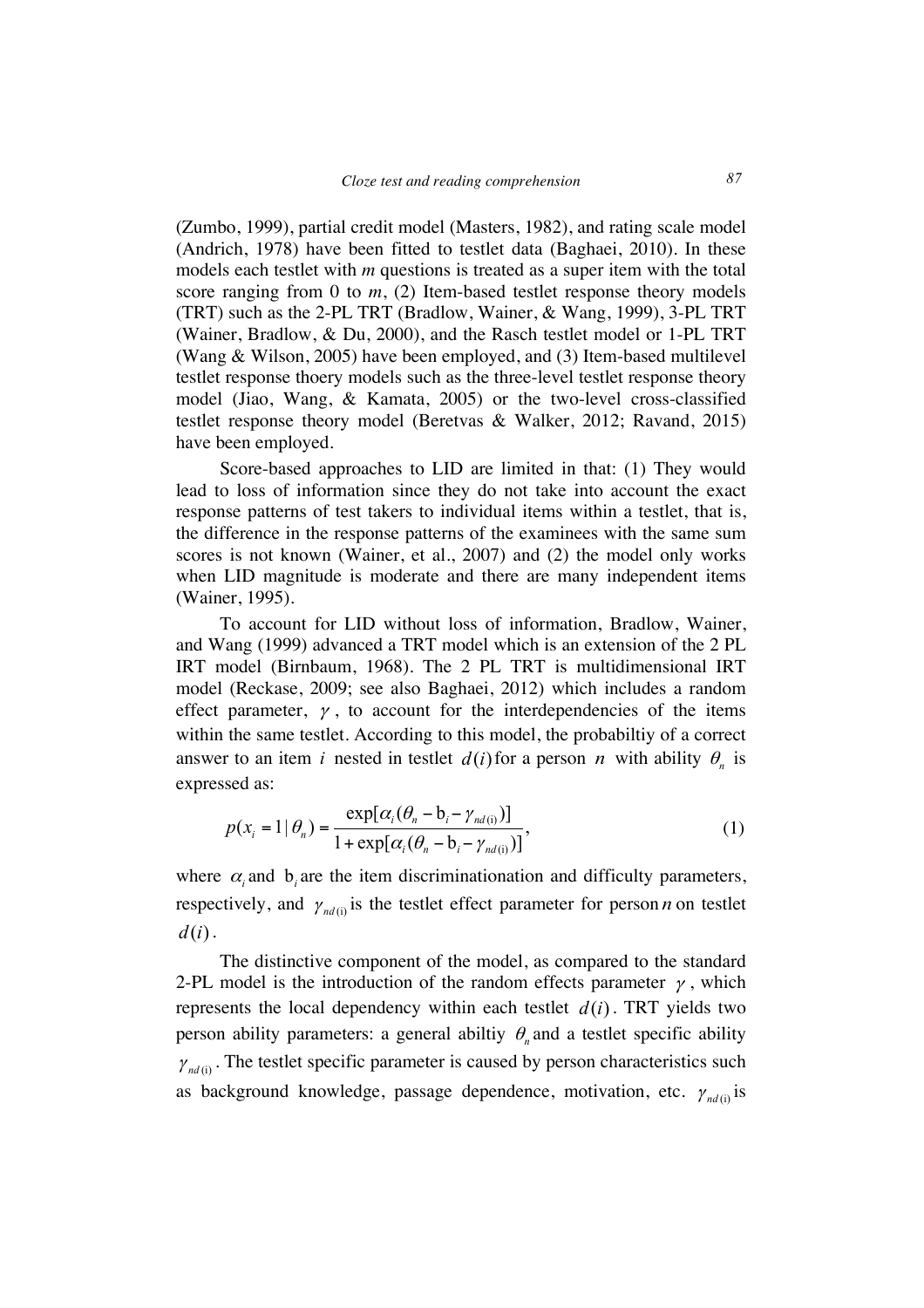common (i.e. fixed) across items and random (i.e., varying) across persons (Wainer et al., 2007; Wang & Wilson, 2005). Introduction of the random effects parameter makes TRT a special case of multidimensional IRT models, i.e., a bifactor model, where each item simultaneously loads on two factors (dimensions): an overall ability dimension and a testlet-specific dimension.

When the  $\gamma = 0$ , i.e. when there is no testlet effect, the assumption of local depnedence holds and the model reduces to a standard 2-PL model. The higher the variance of  $\gamma$  the greater the LID. It's worthy of note that Equation 1 reduces to the Rasch testlet model if the discrimination paremeter  $\alpha_i$  is the same for all the items.

TRT models have been applied extensively to model LID. Wainer and Wang (2000) applied the 3-PL TRT model to analyze LID in the reading and listening comprehension sections of the Test of English as a Foreign Language (TOEFL). They found that LID due to testlet effect did not affect difficulty estimates but resulted in biased discriminationa and guessing parameter estimates. They also compared the 3-PL TRT results with those obtained from a standard IRT model. They found that when LID was ignored, there was an overestimation in test information by 15% for some ability levels. In another application of the 3-PL TRT, Chang and Wang (2010) explored testlet effect in the Programme for International Student Assessment. In line with Wainer and Wang's (2000) study they found negligible effect of LID on item difficulty estimates. However, they found item discrimination and the precision of examinee ability meaures were overestimated. Zhang (2010) studied the effect of ignoring LID on examinee classification accuracy. He found that standard errors of abiltiy estimates obtained under the 3-PL TRT were sizably higher than those based on the standard IRT model, erroniously implying higher measurement precision in the estimates. Along the same lines, in the context of mastery classification for criterion referenced tests Baghaei (2007) demonstrtaed that ignoring LID can lead to erronious decisions especially near the cutscore.

In two more recent studies Eckes (2014) and Eckes and Baghaei (2015) employed the 2-PL TRT model to explore testlet effects. Eckes (2014) studied testlet effect in the listening section of Test of German as a Foreign Language (TestDaf). He found that ignoring LID led to overestimation of relaibility and underestimation of standard errors of ability estimates. He also found that item discrimination and difficulty estimates were not severly affected. Eckes and Baghaei (2015) examined local dependence in the items of a C-test. They found that testlet effects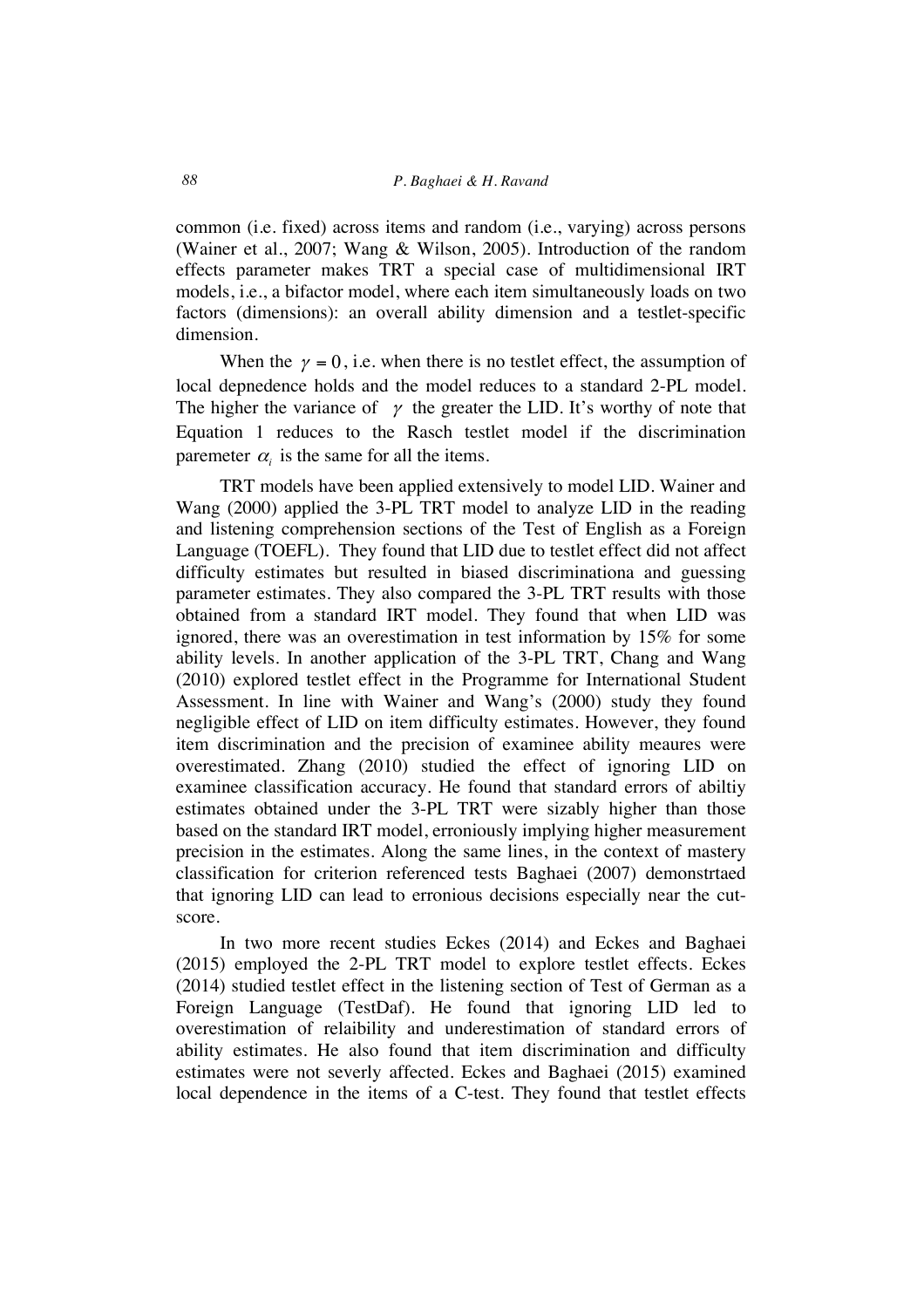were very small hence parameters obtained under the 2-PL TRT and those obtained from the standard IRT models were highly comparable. They also found that when LID was ignored the C-test reliability was overestimated.

### **Cloze test and reading comprehension**

A classical cloze test consists of a single longer passage in which every  $n<sup>th</sup>$  word is deleted where the test takers have to supply the missing words (Oller, 1979). Researchers are divided on the issue of what cloze tests measure. The long-running argument has largely concerned whether cloze tests measure sentence-level grammatical knowledge or global text comprehension. Some studies have argued that cloze tests are appropriate for measuring reading comprehension ability (Chihara, Oller, Weaver, & Chavez-Oller, 1977; Bachman, 1985; Jonz, 1990; McKenna and Layton, 1990; Chavez-Oller, Chihara, Weaver, & Oller, 1985). They have shown that cloze tests are sensitive to text-level constraints. On the other hand, some other studies have concluded that cloze tests are measures of local syntactic constraints (e.g., Alderson, 1979; 1980; Kibby, 1980; Shanahan et al., 1982; Markman, 1985). However, there is "some consensus among researchers that not all deletions in a given cloze passage measure exactly the same abilities" (Bachman, 1985, p.535). Bachman (1985) concludes that a possible source of inconsistency among the results of studies on construct validity of cloze tests is that these studies have not distinguished between the cloze types. The majority of the studies have created the cloze tests through the fixed-ratio deletion procedure (every  $n<sup>th</sup>$  word deleted). Bachman prepared two versions of cloze from the same passage: fixed-ratio and rational cloze. He classified the knowledge type required to restore the missing words in the rational cloze as: (1) within clause, (2) within sentence, (3) within text, and (4) extra-textual. He concluded that the majority of the words deleted in the every-nth-words-deleted procedure (i.e., fixed-ratio) were of the clause-level (Type 1) or the extra-textual (Type 4) and there were few gaps requiring within-sentence and within-text context. The results of his study also indicated that through a rational deletion method, test developers can include deletions of the Types 2 and 3 which can be restored using textual understanding. In line with the finding of Bachman, Alderson (2000) reserved the term cloze for the fixed-ratio procedure and "gap-filling" for the conventionally called rational deletion cloze tests. He argues that gap-filling tests can be used as reading comprehension tests. Yamashita (2003) investigated construct validity of a gap-filling test using verbal protocols of the test-takers' response processes categorized according to the classification framework developed by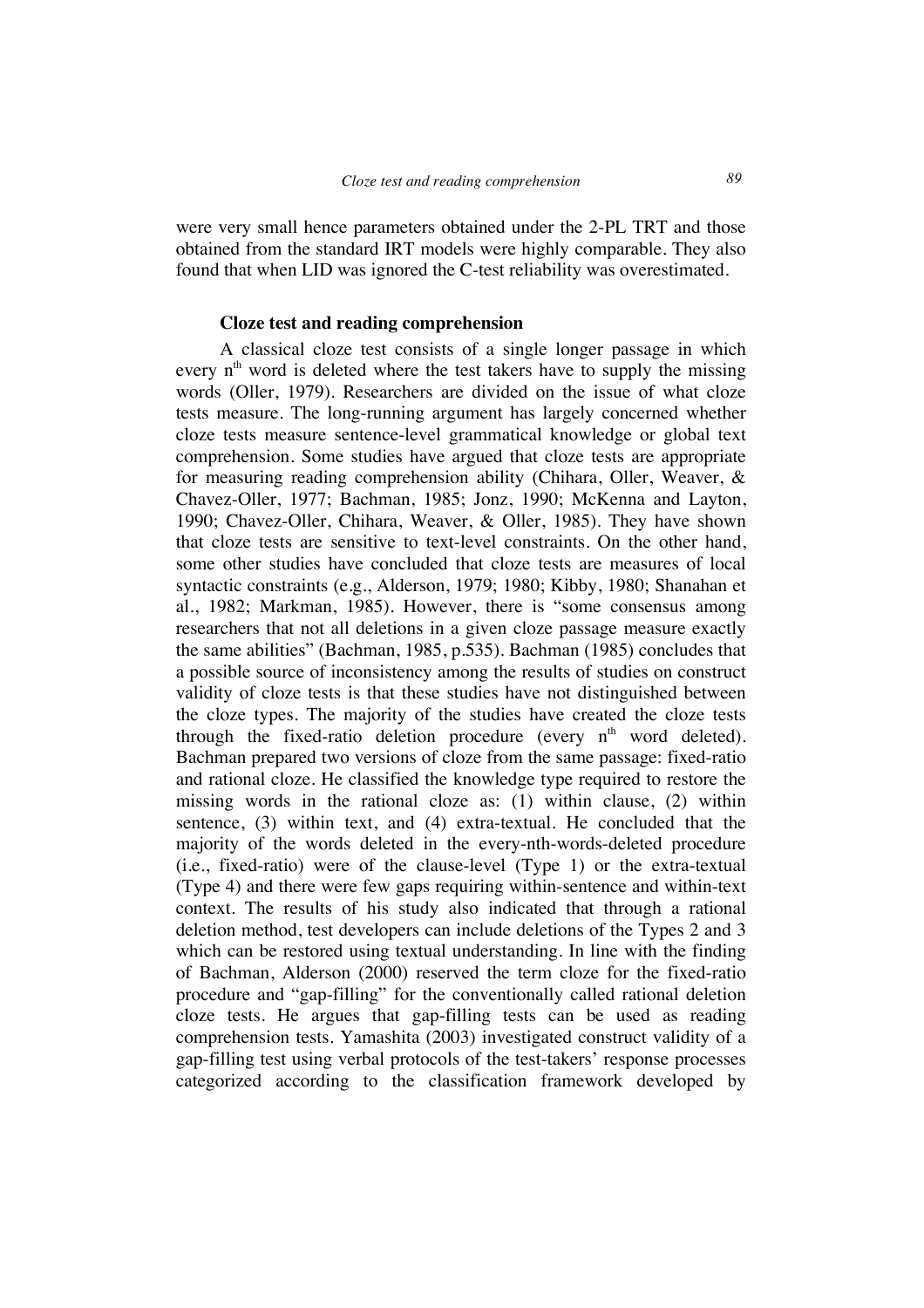Bachman (1985). The results of his study showed that readers at different ability levels used text-level processing more frequently. He concluded that gap-filling tests can be used to measure higher-level reading comprehension ability.

Along the same lines, Greene (2001) found out that rational deletion cloze tests and true-false reading comprehension tests produce the same mean and dispersion among college level students. Greene (2001) argued that a cloze test whose items have been carefully selected to tap into test takers' inference making ability can "measure a reader's macroprocessing of theoretical text" (p. 92).

Bormuth (1969) studied the factorial validity of cloze test by administering nine cloze tests and seven multiple-choice reading comprehension passages to a sample of grade four, five, and six students. Exploratory factor analysis yielded one factor with an eigenvalue greater than one which accounted for 77% of the variance. All cloze tests and reading comprehension passages loaded on this factor which was named reading comprehension ability factor. Further correlational and factor analytic evidence for the validity of cloze as a measure of reading comprehension has been provided by Rankin (1959), Bormuth (1967, 1968a, 1968b), Rye (1982), Harrison, (1980), and Klare, (1984).

#### **Purpose of the study**

One key issue in cloze tests which poses problems for the analysis and scaling of items and persons is the interdependency of cloze test items. Dependency among cloze items is a violation of the local item independence assumption addressed above. This restricts analysis of cloze test items with IRT models and the estimation of its reliability with internal consistency methods such as Cronbach's alpha (Bachman, 1990; Farhady, 1983).

The same problem is encountered for the analysis of reading comprehension items as such items are usually clustered around a passage which makes them a testlet and hence may lead to the violation of local independence. In language testing literature it is commonly stated that due to the interconnected structure of cloze test items internal consistency reliability estimates such as Cronbach's alpha are not appropriate for estimating reliability and test-retest and parallel-forms methods are suggested instead (Bachman, 1990; Farhady, 1983). This admonition is also given for C-Test which is a special form of cloze test. In a C-Test instead of deleting entire words the second half of every other word is deleted and examinees have to restore the missing letters (Grotjahn1987; Klein-Braley,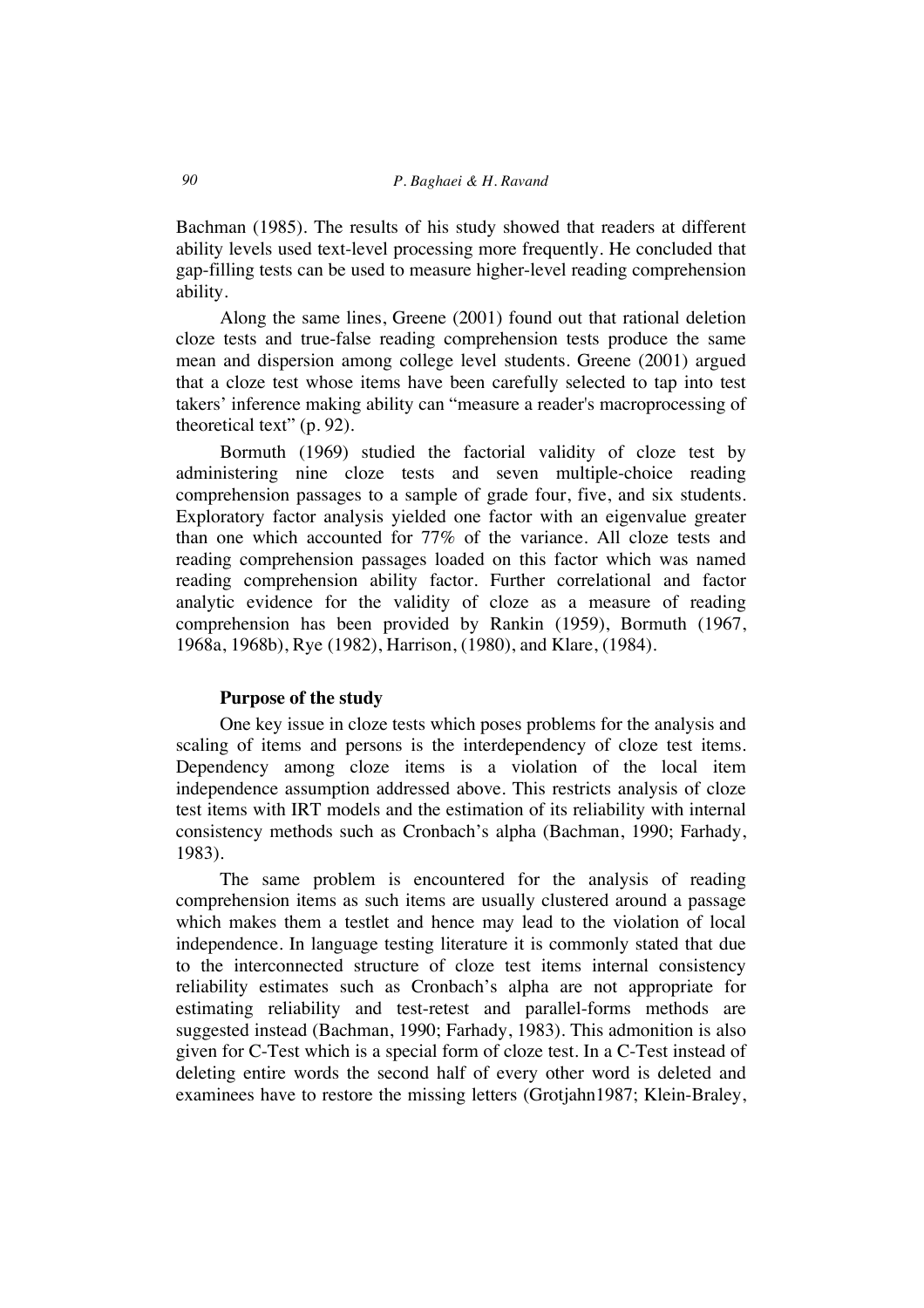1997). As a C-Test battery is always composed of four to six short texts correct answers on each text is aggregated and each passage is entered into the analysis as a polytomous item (Baghaei, 2011; Raatz &Klein-Braley, 2002; Sigott, 2004). Obviously this is done to circumvent the local dependence which seems to be present in C-Test.

In this study we aim to address the issue of LID in cloze tests and reading comprehension tests by comparing the magnitude of LID each generates and its effect on parameter estimates and test precision. To address these issues the following research questions were formulated:

1. To what extent reading comprehension test items and the cloze test items introduce local item dependency (LID)? Which test type, whether cloze or reading, is more affected by local dependency? In other words, which kind of test is a more intense source of LID? The general impression is that due to the interconnected structure of items in cloze tests they induce more dependency (Bachman, 1990; Farhady, 1983) than reading comprehension items which are at least structurally independent of each other. It is interesting to put this assumption into an empirical test and compare the two test types in terms of generating LID.

2. How do person and item parameters obtained under the standard 2- PL IRT model, where LID is ignored, compare with those obtained under the 2-PL TRT model where LID is accounted for? Answer to this question helps gauge practical consequences of local dependence for measurement in the contexts where testlets are regularly used.

### **METHOD**

**Instrument and Participants.** Participants of the study were two random subsamples of the Iranian National University Entrance Examination (INUEE) candidates  $(N<sub>1</sub>=5412, 71.3 %$  females and 26.8 % males and  $N_2$ =5374, 69.3 % females and 28.9 % males) who applied for the English master programs in state universities in 2012. INUEE, as the sole selection criterion, is a high-stakes test that screens the applicants into English Studies programs at M.A. level in state-run universities in Iran. The INUEE is administered once a year in February. The participants were Iranian nationals and the majority of them held a B.A. degree in English Studies (88 %).

The INUEE measures general English proficiency at an advanced level and content knowledge of the applicants in teaching methodology, principles of language testing, and linguistics. The general English section consists of 10 grammar items, 20 vocabulary items, 20 reading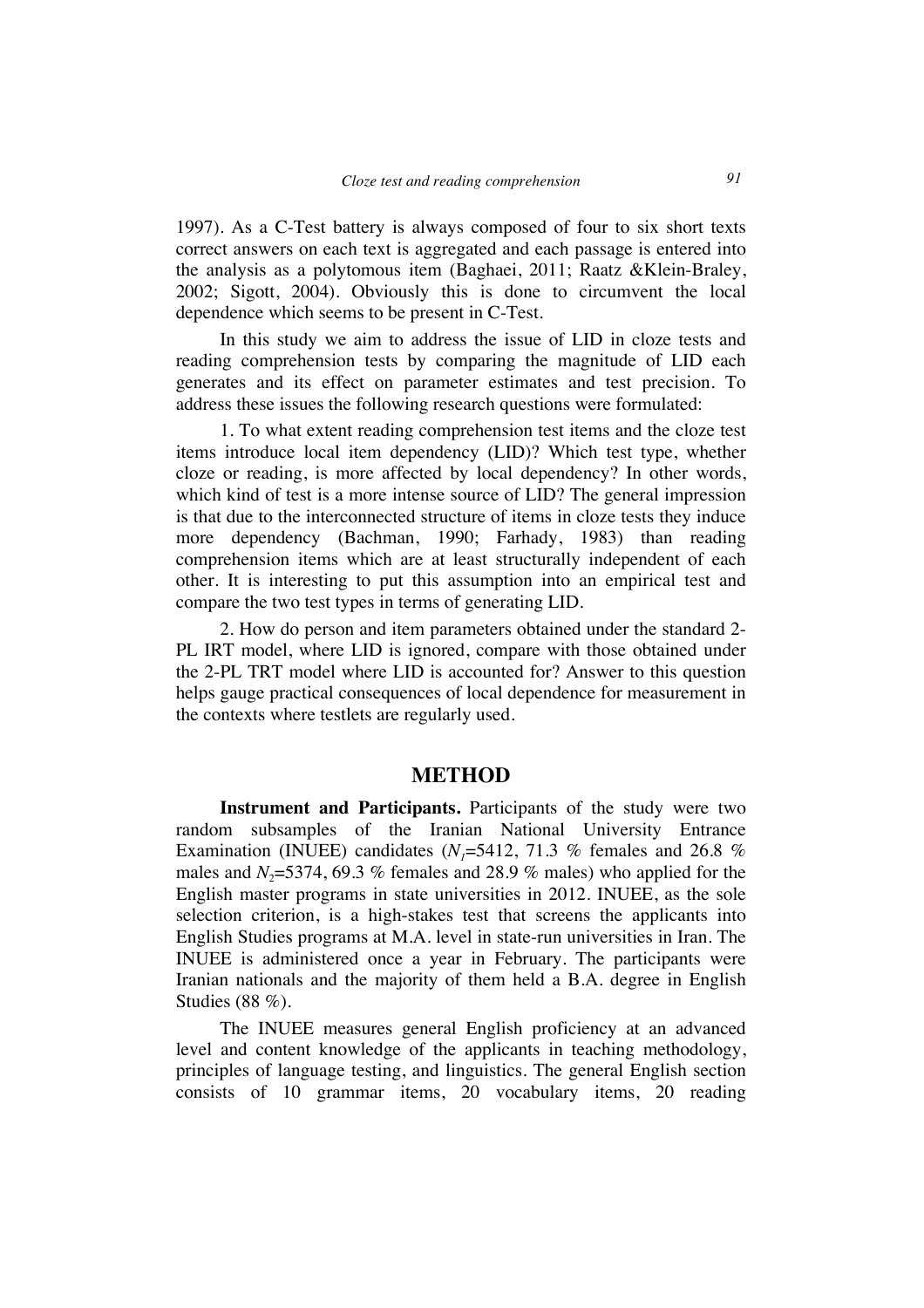comprehension items, and 10 cloze test items. Cloze is deemed to be a test of general language proficiency in a foreign language (Oller, 1972, 1979) and a test of reading comprehension by other researchers (Bormuth, 1969; Greene, 2001; Rye, 1982). Inspection of the cloze test analysed in the present study clearly revealed that the deletion method is not fixed-ratio deletion as the distances among the gaps were not equal. Most of the deletions were cohesive devices and key content words which required textlevel understanding. Therefore in can be argued that the cloze test is a rational-deletion cloze and, therefore, a test of reading comprehension. Nevertheless, there is no information in the test documentation on the rationale behind the deletions.

All the questions were multiple-choice and test takers had to complete the items in 60 minutes. For the purpose of the present study only the reading comprehension section and the cloze test were used. The reading comprehension section was composed of three passages on academic topics with seven, six and seven items following each passage, respectively. The cloze test was 4-option multiple choice with 10 items (gaps).

**Data analysis**. Two IRT models were separately fitted to the selected samples of the study: (1) a standard 2-PL IRT model (Birnbaum, 1968) where it is assumed that no LID exists and (2) a 2-PL TRT model (Bradlow & Wainer, & Wang, 1999), where LID is systematically modeled and conditioned out<sup>1</sup>. SCORIGHT computer programme (Version 3.0; Wang, Bradlow, & Wainer, 2005) was used for the analyses. To estimate the model parameters Bayesian estimation techniques are implemented in SCORIGHT. Bayesian methods incorporate prior information about model parameters to facilitate estimation (Fox, 2010; Gelman, Carlin, Stern, & Rubin, 2003). In SCORIGHT, inferences for unknown parameters are obtained by drawing samples from their posterior distributions using Markov Chain Monte Carlo (MCMC) techniques (Wang, et al., 2005). The 2-PL IRT and 2-PL TRT models were fitted to the data using Markov chain Monte Carlo (MCMC) methods. Five chains were run. For each chain, after a burn-in period of 4000 iterations, as is advised to be sufficient by Wang, et al. (2005), the next 1000 iterations were used for inferences, where every tenth draw was retained to reduce the high autocorrelation. The MCMC sampler converged properly as the potential scale reduction factors for the prior and hyperprior parameters were all very close to 1.0.

 $\overline{a}$ 

<sup>&</sup>lt;sup>1</sup> Since the test is multiple-choice we first fitted the 3-PL IRT and 3-PL TRT models to account for guessing too. But the model did not converge although we ran 10 chains with 35000 iterations in each chain.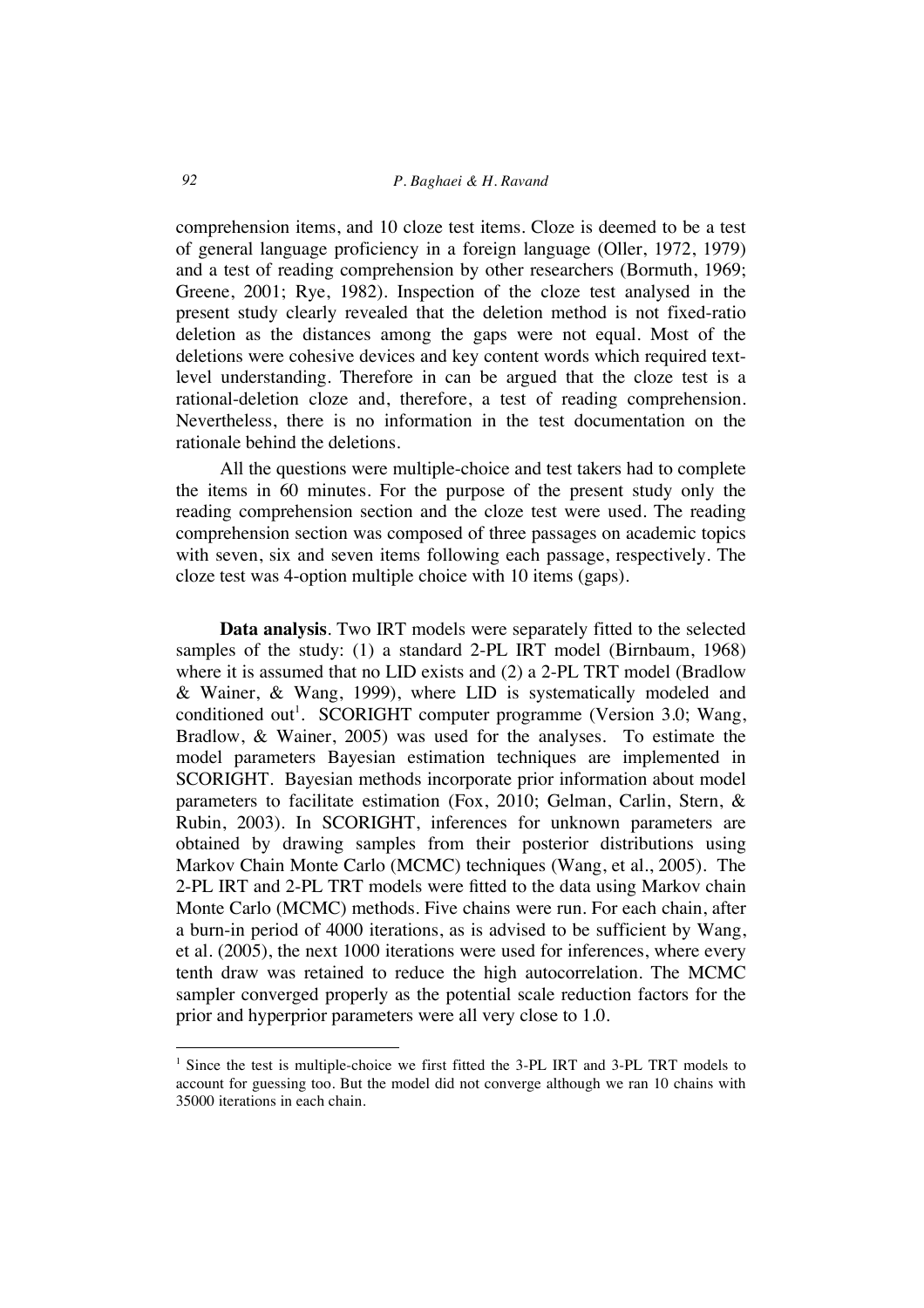## **RESULTS**

### **Testlet effects**

Table 1 presents the magnitudes of  $\gamma$  or testlet effects and their associated standard errors for each testlet in the two samples. As the table shows, cloze test generates the highest level of local dependency. This finding agrees with our expectations considering the structure of cloze test items.

|             | Testlet No. Items Estimate S. E. |             |  |  |
|-------------|----------------------------------|-------------|--|--|
|             |                                  |             |  |  |
| Sample 1    |                                  |             |  |  |
| Cloze       | 10                               | 1.646 0.143 |  |  |
| Passage 1 7 |                                  | 0.453 0.058 |  |  |
| Passage 2 6 |                                  | 0.136 0.024 |  |  |
| Passage 3 7 |                                  | 0.441 0.039 |  |  |
| Sample 2    |                                  |             |  |  |
|             |                                  |             |  |  |
| Cloze       | 10                               | 1.831 0.163 |  |  |
| Passage 1 7 |                                  | 0.495 0.055 |  |  |
| Passage 2 6 |                                  | 0.179 0.027 |  |  |
| Passage 3 7 |                                  | 0.445 0.040 |  |  |

|  | Table 1. Testlet statistics in samples 1 and 2. |  |  |
|--|-------------------------------------------------|--|--|
|  |                                                 |  |  |

Note: n=5412, n=5374; S.E.: standard error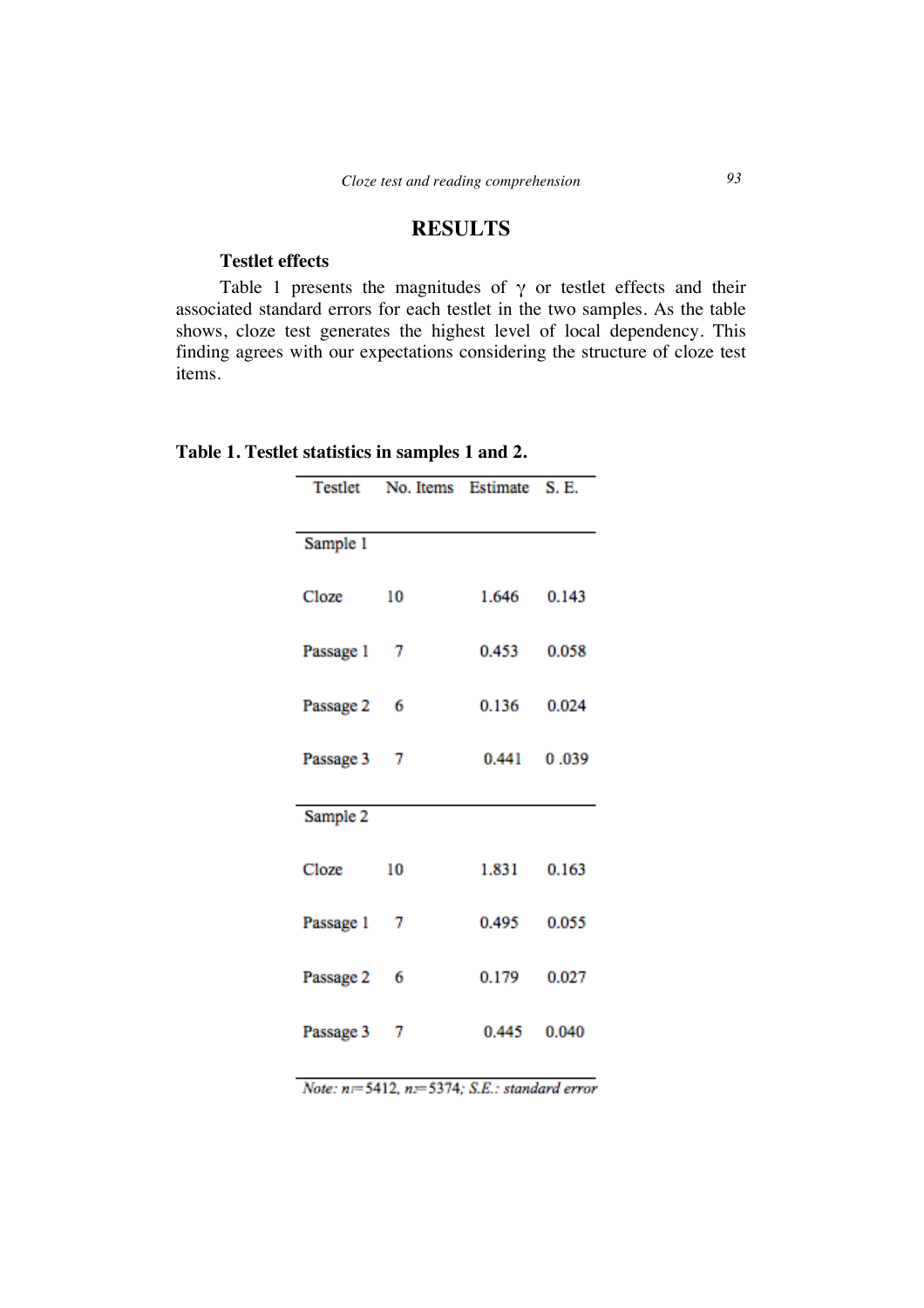### *94 P. Baghaei & H. Ravand*

There are no accepted rule of thumb values for judging testlet effect parameters (Eckes & Baghaei, 2015). Simulation studies show that testlet effects smaller than .25 are negligible (Glas, Wainer, & Bradlow, 2000; Wang, Bradlow, & Wainer, 2002; Wang & Wilson, 2005; Zhang, 2010). Note that TRT is a bifactor model where items nested within a testlet are modeled to load on a specific testlet dimension (a group factor) while simultaneously loading on a general ability dimension. Testlet effect parameters, γ, are in fact the variances of these specific factors. To judge the magnitude of the local dependence generated by a testlet,  $\gamma$  is compared with the variance of the general ability dimension. The higher the variance of testlet specific dimensions compared to the variance of the general ability dimension, the more local dependence the testlet has generated (Baghaei & Aryadoust, 2015). In SCORIGHT for model identification the variance of the ability distribution is set to one with mean of zero. Therefore, testlet effects are compared with one. In Sample 1 the cloze test has a testlet effect equal to 1.646 which is substantially higher than the variance of the general ability dimension. Reading passages 1 and 3 have testltet effect estimates almost half the variance of the general ability dimension, which are not negligible. Reading passage 2 exhibits a benign magnitude of local dependency. Testlet effects are slightly higher in sample 2 but the same pattern is observed.

#### **Item parameters**

In standard IRT it is assumed that no local dependency among items exists while in TRT local dependency is factored out systematically by adding a random effect parameter  $\gamma$  to the IRT item response function. In this section item parameters across the two models, i.e., TRT which accounts for LID and IRT where LID is ignored are compared.

Table 2 shows the descriptive statistics for item parameters in the two models in sample 1. The root mean-square measurement error (RMSE) is the square root of the average of the parameter error variances which is an index of precision of estimation (Linacre, 2012).

In Sample 1 discrimination parameters across the two models correlated at .989. The difference between *a* parameters estimated by each model for each item was computed. The absolute values of these differences ranged from 0.00 to .210 with a mean of .052 and a standard deviation of .049. The mean of squared absolute differences turned out to be .005 with a standard deviation of .008. The root mean square deviation was .070.

Difficulty parameters across the two models correlated at .997. The difference between *b* parameters estimated by each model for each item was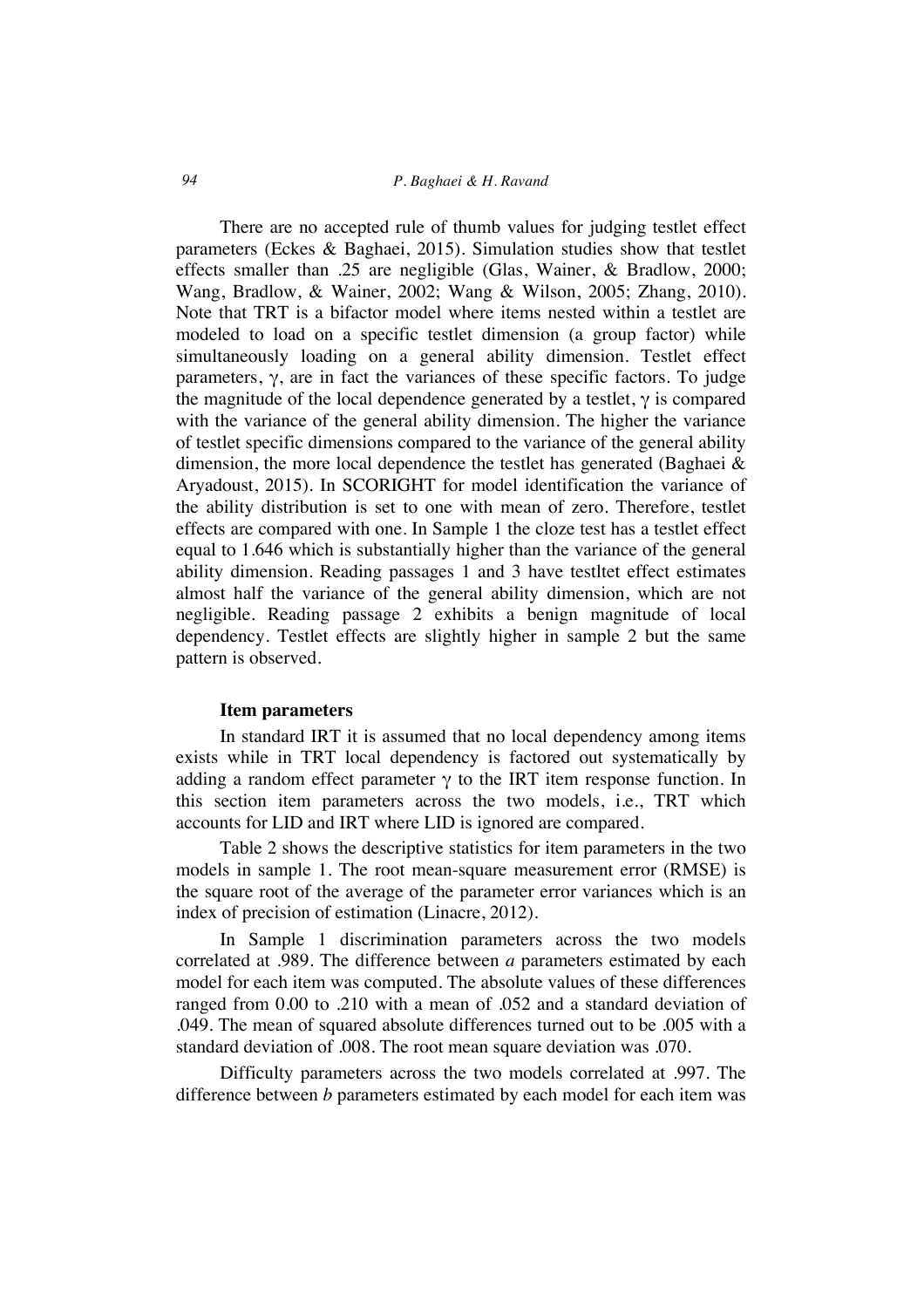computed too. The absolute values of these differences ranged from 0.00 to .640 with a mean of .152 and a standard deviation of .164. The mean of squared differences turned out to be .049 with a standard deviation of .095. The root mean square deviation was .221. RMSE's show that while discrimination parameter is estimated with the same precision across the models the difficulty parameter is estimated with a higher precision under TRT.

**Table 2. Summary statistics for discrimination and difficulty parameters under TRT and IRT.**

| Model |   |    | а |                                                              |    | b       |             |
|-------|---|----|---|--------------------------------------------------------------|----|---------|-------------|
|       | М | SD |   | Max Min RMSE M                                               | SD | Max Min | <b>RMSE</b> |
| TRT   |   |    |   | 0.877 0.436 1.950 0.150 0.048 2.204 2.775 9.580 -0.980 0.266 |    |         |             |
| IRT   |   |    |   | 0.874 0.399 1.800 0.150 0.046 2.095 2.751 9.530 -0.770 0.316 |    |         |             |

Note: M: mean; SD: standard deviation; Max: maximum: Min: minimum; RMSE: root mean square error

Results in sample 2 were highly comparable with those in sample 1 as discrimination parameters across the two models correlated at .990 and difficulty parameters correlated at .997. The other indices were highly similar to those obtained in Sample 1, so they are not reported here. The discrimination parameters estimated across the two independent samples correlated at .866 under IRT and .877 under TRT. The difficulty parameters estimated in the two independent samples correlated at .803 under IRT and .812 under TRT. This shows that while parameter estimates remain relatively stable across independent non-overlapping samples the discrimination parameter has remained more invariant. IRT and TRT performed equally well as far as the stability of parameters estimation across different populations is concerned, with TRT slightly performing better.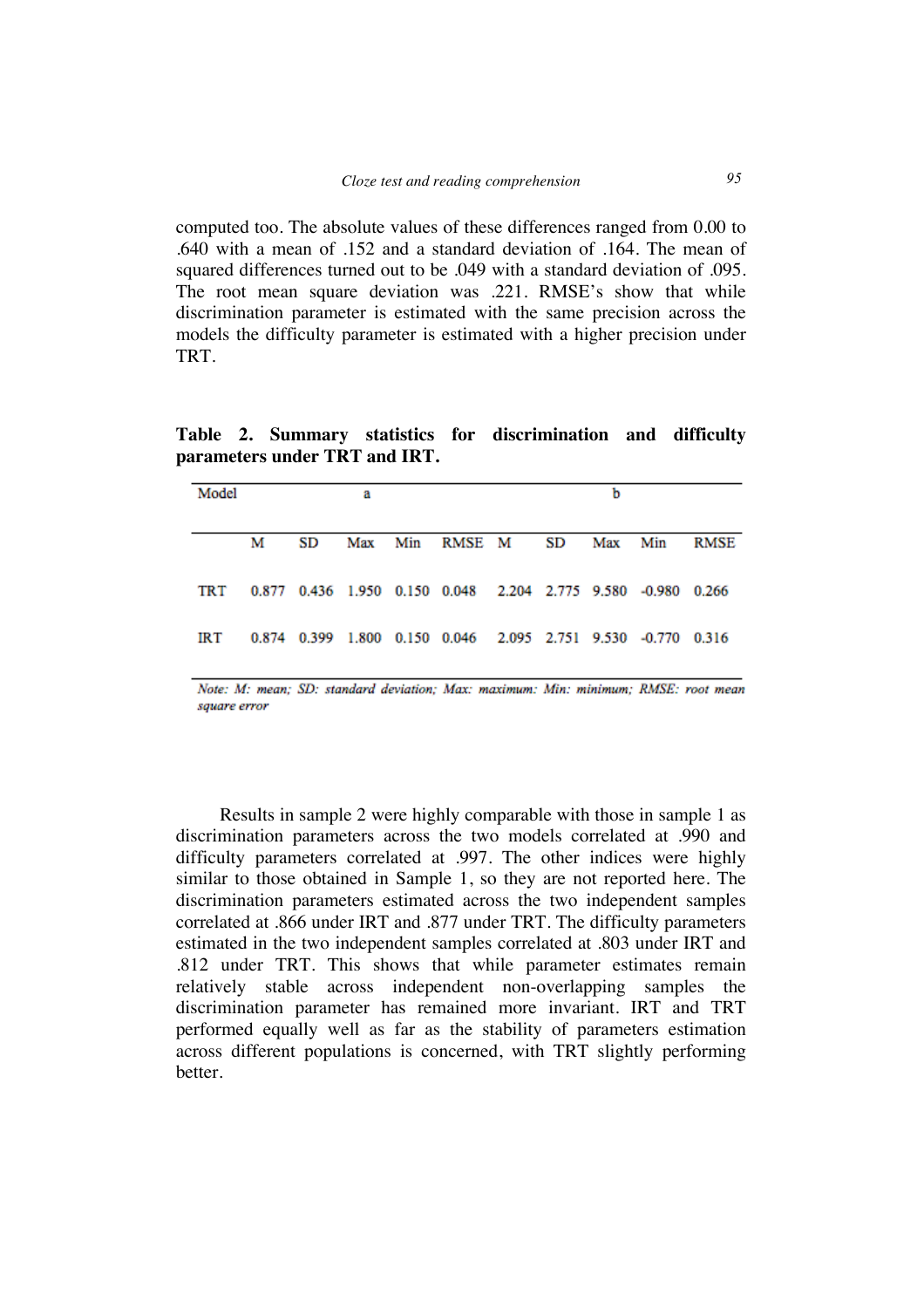#### *96 P. Baghaei & H. Ravand*

#### **Person parameters**

Rel.: reliability

In Sample 1 person parameters across the two models correlated at .994 which indicates considerable correspondence in the two models. The difference between theta parameters estimated by each model for each person was computed. The absolute value of these differences ranged from 0.00 to .380 with a mean of .079 and a standard deviation of .059. The mean of squared differences turned out to be .009 with a standard deviation of .013. The root mean square deviation was .094. Table 3 presents the summary statistics for the theta parameters in the two models along with root mean square errors and reliabilities.

**Table 3. Summary statistics for person ability estimates under TRT and IRT.**

|                                             |  |  |  |  | Model M SD Max. Min. RMSE Rel. |                                                      |
|---------------------------------------------|--|--|--|--|--------------------------------|------------------------------------------------------|
|                                             |  |  |  |  |                                |                                                      |
| TRT                                         |  |  |  |  | 0.00 0.860 2.543 -2.003 0.508  | 0.650                                                |
|                                             |  |  |  |  |                                |                                                      |
| IRT                                         |  |  |  |  | 0.00 0.895 2.726 -2.096 0.435  | 0.763                                                |
|                                             |  |  |  |  |                                |                                                      |
|                                             |  |  |  |  |                                | Note: M: mean; SD: standard deviation; Max: maximum: |
| Min: minimum; RMSE: root mean square error; |  |  |  |  |                                |                                                      |

Note that RMSE is the square root of the mean of the theta parameters' squared standard errors. The reported reliabilities are Bayesian reliabilities (Wainer, et al., 2007) which are computed by dividing the variance of the expected a posteriori theta parameters by the same value plus the mean of squared person parameters standard errors. The mean of

the ability distribution is set to zero for model identification. Table 4 shows that both models have produced the same amount of dispersion with IRT yielding a slightly wider distribution. The major difference in the two models is the smaller error of estimation and higher reliability of IRT estimates compared to the TRT model.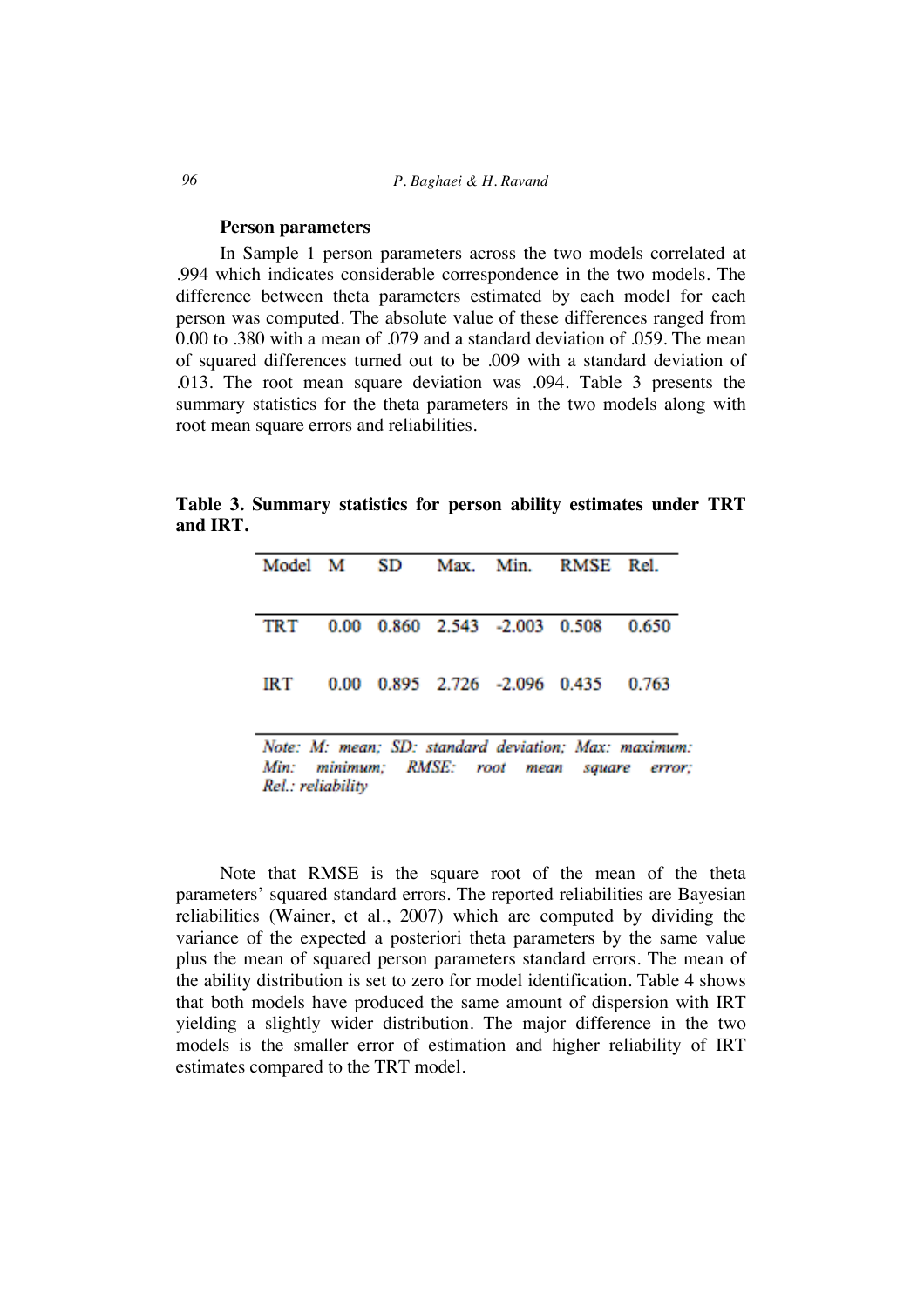In sample 2 person parameters across the two models correlated at .996 which indicates considerable correspondence in the two models. The rest of the agreement statistics were highly comparable to those obtained for Sample 1. As was observed in Sample 1, the striking difference was in the reliability of the estimates. The reliability for TRT person parameters was .746 and for IRT was .814.

### **DISCUSSION**

The assessment of reading comprehension almost always entails testlets. Reading comprehension tests make use of passages which are followed by several questions. This may be supplemented by a passage with missing words or letters to be filled in. Although using testlets in educational measurement is economic, efficient, and valid (Wainer, et al., 2007) they pose problems for data analysis: Testlets violate the conditional independence assumption of IRT models and can lead to biased parameter estimates and spuriously low standard errors (Baghaei, 2010; Baghaei & Aryadoust, 2015; Wainer & Wang, 2000). The purpose of this investigation was (1) to examine the extent to which cloze test items and reading comprehension items generate local item dependence and (2) to assess the impact of local item dependence on item and person parameter estimates and their precision.

Findings of the study indicated that, as expected, cloze test items generated substantially higher levels of local dependency than reading comprehension items. The LID magnitude in the cloze test was almost four times greater than the LID produced in reading passages. This is in line with Zhang (2010) who found a testlet effect magnitude of 1.43 for a cloze test with 20 items and testlet effect values of .58, .53, .35, and .59 for four reading comprehension passages (each with five items) in the Examination for the Certificate of Proficiency in English. However, the results are in contrast with those of Eckes and Baghaei (2015) and Schroeders, Robitzsch, & Schipolowski (2014) who found very small testlet effects for C-Test passages.

This discrepancy can be attributed to the differences in the structures of cloze test and C-Test. Frequent half-word deletions in C-Tests (in contrast to every  $5<sup>th</sup>$  or  $6<sup>th</sup>$  full-word deletions in cloze) probably prevents application of text level processes by examinees. In other words, C-Test taking is more a local gap filling task without resort to higher-order text level processes. Another possible reason for the contrasting results between cloze and C-Test might be the language-specific characteristics and types of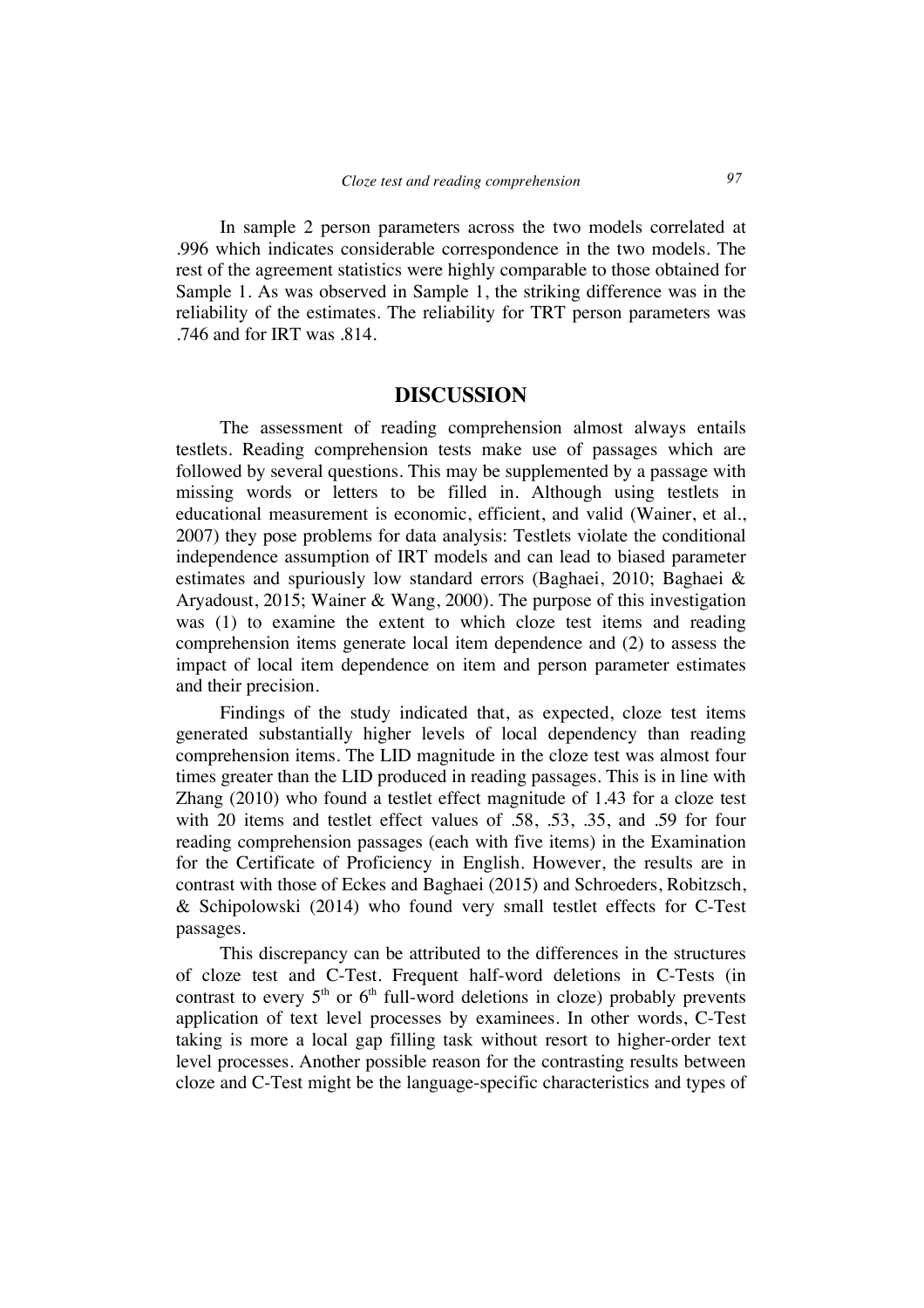the texts used to construct the cloze tests and the C-Tests used in these studies. Another reason for the different magnitudes of LID generated by C-Test and cloze test might be the text length. In cloze tests usually longer passages are used but in C-Tests several independent short passages are employed. Obviously short passages do not allow for text-level processes to be activated by the examinees.

The reason for higher magnitude of LID in the cloze testlet compared to the reading comprehension testlets could be due to the fact that LID in cloze has two sources. Marais and Andrich (2008) distinguished between two types of LID: *trait dependence* and *response dependence*. Trait dependence (referred to as *multidimensionality* in the literature) occurs when a secondary trait or dimension is being measured by the test. Response dependence or *item chaining effect* (Wang & Wilson, 2005) occurs when answer to an item affects how subsequent items are answered. Higher LID for cloze tests are expected since they are more likely to be affected by both trait and response dependence.

Another reason for the higher magnitude of dependency in the cloze test could be the method specific features of the cloze that may require certain abilities over and above language proficiency. As explained earlier, TRT is a bifactor model in which all items load on a general ability dimension and at the same time each item loads on a testlet specific dimension. One shortcoming of TRT is that unique variances in testlets are lumped together and assumed to be the variance due to LID only. While the unique variance could be a combination of many other factors such as testlet specific knowledge or test method variance (Baghaei & Aryadoust, 2015).

Unless we can argue that the cloze and reading passages are measures of the same construct, comparison of testlet variances across these two test types is not justified. The higher magnitude of dependency in the cloze test might simply reflect cloze specific abilities not shared with reading comprehension and not construct-irrelevant variance due to item dependency. As it was argued before, the literature on the construct validity of rational cloze tests has demonstrated that they measure higher-level reading comprehension ability.

There is no way to disentangle these variances unless we have multiple cloze testlets as well as multiple reading testlets. This can be addressed with at least two cloze tests and two reading comprehension passages. A bifactor model is run and all items (cloze and reading) are forced to load on a reading factor while the cloze tests load on a cloze factor as well. Furthermore, each testlet loads on a testlet specific factor. This way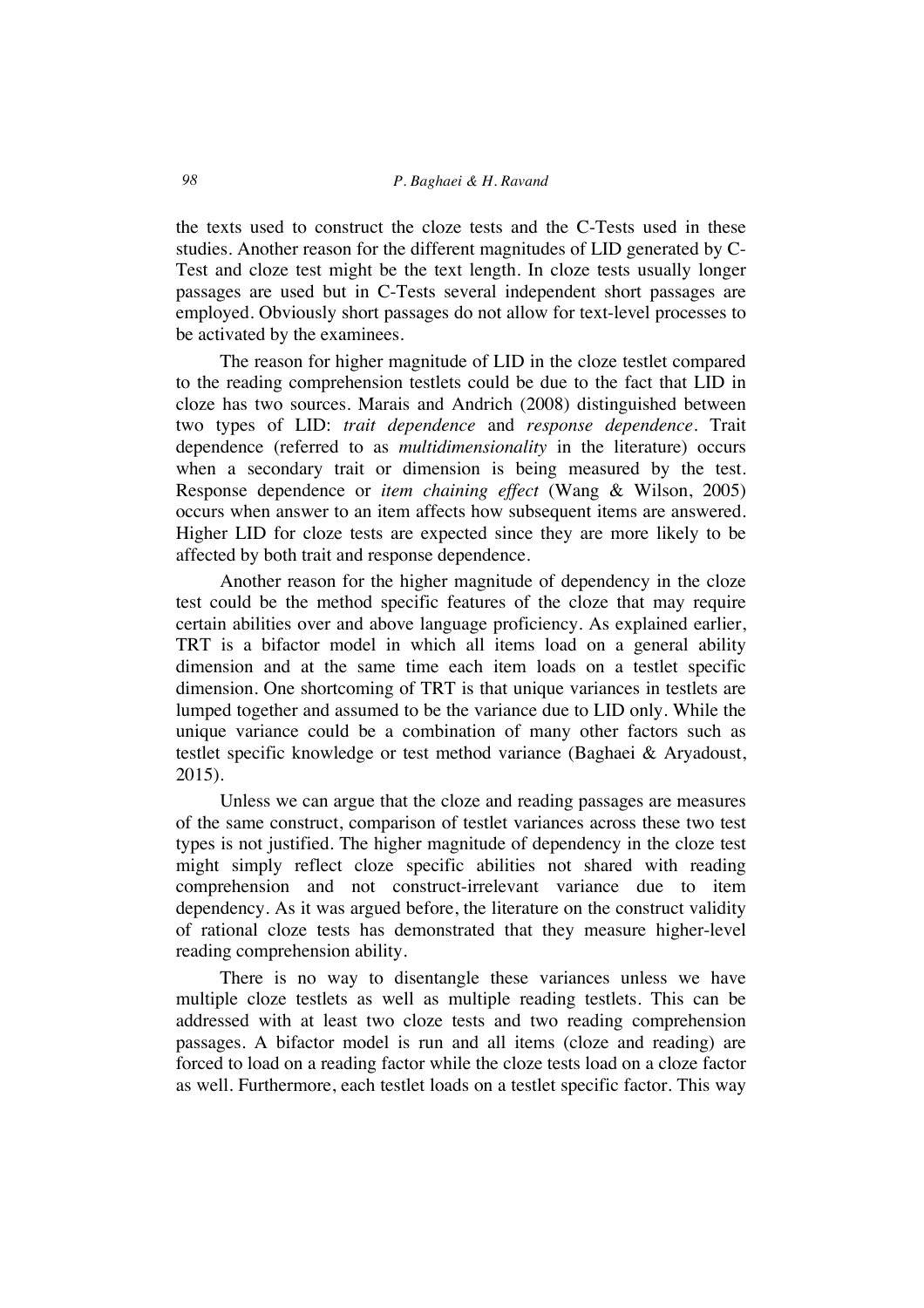we can separate testlet variance from cloze specific variance in cloze passages.

Despite observing large to huge testlet effects in this study a great agreement was observed in person and item parameter estimates across the two models as was shown by extremely high correlations between the parameters estimated by the two models. On the surface, the level of local dependence did not affect the estimates of parameters of interest in IRT where local dependence was ignored. But the observed differences in the estimates across the models for some items and persons were as high as 0.21, .64, and 0.38 for discrimination, difficulty, and person ability parameters, respectively. Such differences could have adverse consequences when high-stakes decision making is involved. Furthermore, the two models performed equally well in in terms of stability of parameter estimation across different populations.

Perhaps the most important ramification when the inappropriate model is employed is the reliability of estimates. It is generally argued that local dependency leads to biased parameter estimates including inflated item discrimination estimates, overestimation of precision of person ability estimates, and overestimation of test reliability and test information (Baghaei, 2010; Zhang, 2010). The results of the present study showed that despite observing very high magnitudes of testlet effect item and person parameters across the two models were closely comparable. The only substantial difference observed between the two models was in reliability and the precision of ability estimates. IRT overestimated test reliability and the precision of person ability parameters. This can lead to serious problems when computer adaptive testing is used, where the criterion for test termination is the standard error of person estimates, i.e., it leads to premature test termination (Wainer & Wang, 2000). Ip (2010) showed that when LID exists information functions are wrong and testlet effect, which is present in language assessments, results in overestimation of classification accuracy due to the underestimated measurement error (Zhang, 2010).

The TRT approach employed in this study, models testlet effect as random. However, testlet effects can also be assumed as *fixed* (Beretvas & Walker, 2012). In the fixed-effects approach testlet effect is assumed to be constant over persons. In other words, LID is an item characteristic. On the other hand, in the random-effects approach testlet effects are assumed to be varying (random) over persons; testlet effects are different for people with different learning experiences, background knowledge, or levels of interest. According to Wang and Wilson (2005), the random-effects approach is more appropriate where trait dependence is present, whereas the fixed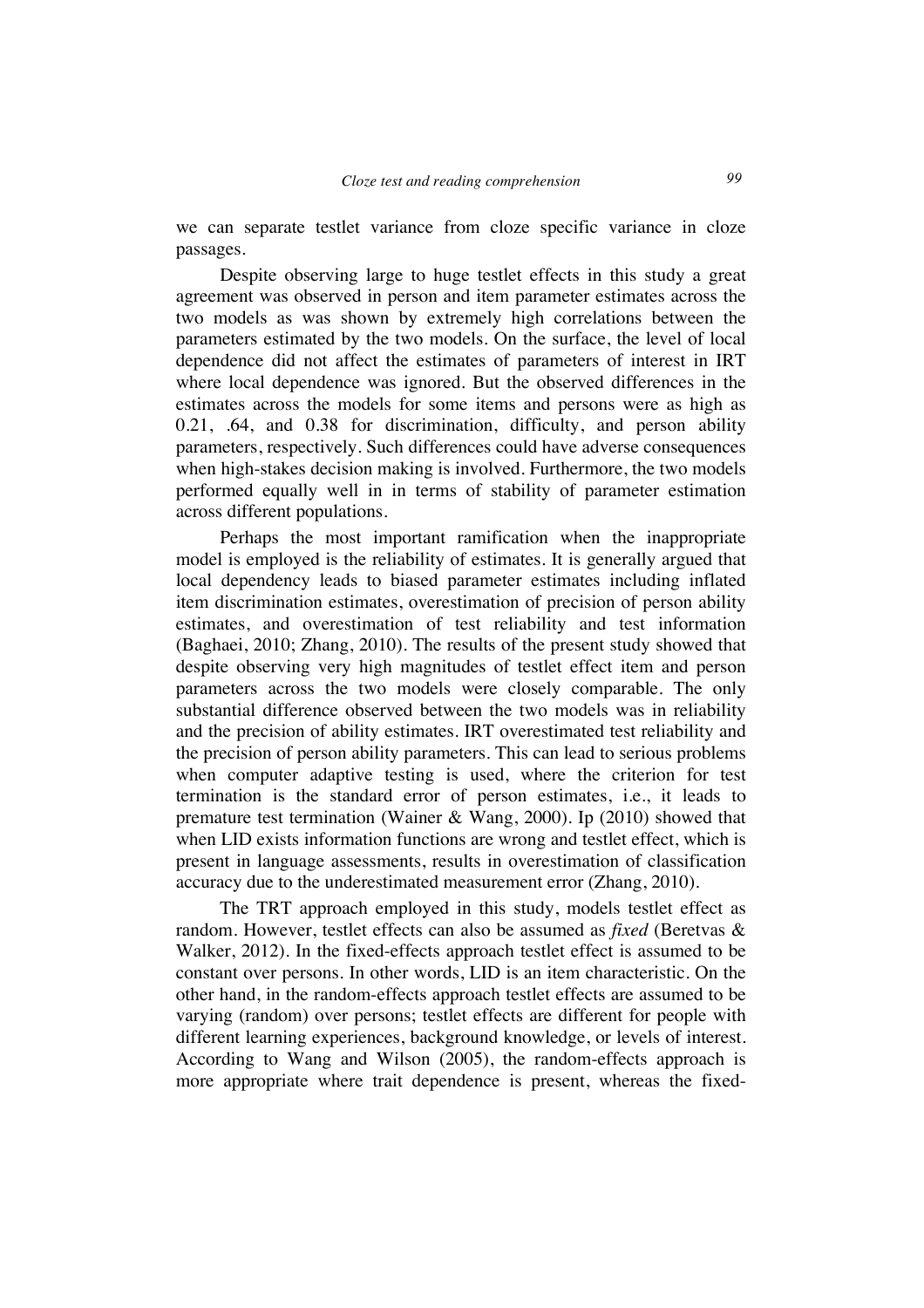effects approach is more suitable where item-chaining effect or response dependence is suspected. With tests such as cloze where both types of dependencies are suspected, an approach which takes into account both fixed and random effects would be more appropriate. The two-level testlet response model (MMMT-2) proposed by Beretvas and Walker (2012) models both fixed and random testlet effects. The random testlet effect in MMMT-2 corresponds with a secondary dimension that the testlet might be measuring. In other words, the random testlet effect is the effect of the testlet on the difficulty of the items within the testlet, which is due to the secondary dimension targeted by the testlet. However, the fixed testlet effect can be interpreted as the direct contribution of the testlet to the difficulty of an item on the primary dimension being measured by the item. In other words, the fixed testlet effect represents the effect of testlet on the diffuculty of the items, which is due to the primary dimension intended to be assessed by the testlet.

#### **Limitations and Suggestions for Further Research**

The current study compared the magnitude of local item dependence generated by cloze and reading comprehension items and its impact on parameters estimates and their precision in an advanced test of English as a foreign language. Findings showed that while even substantial magnitudes of testlet effect does not impact parameter estimates it does influence the test reliability and information.

The generalizability of the present study is limited in that there were relatively few testlets, especially for the cloze test, and too many test takers. To better compare testlet effect in cloze and reading comprehension tests, further research can include more cloze and reading testlets. Generalization of the findings of the present study might be further limited by the difficulty of the items studied. It is suggested future studies compare testlet effect in testlets with easier items. Since a prerequisite in comparing LID across cloze and reading comprehension tests is that they measure the same latent trait, it is suggested that future studies develop rational cloze tests with gaps according to the framework suggested by Bachman (1985) with gaps of Type 2 and 3 (i.e., within sentence and within text) and then compare LID across reading and cloze. As noted before another strategy is to have multiple cloze tests and multiple reading testlets and use a bifactor model to disentangle the testlet effect from the cloze specific variance in cloze tests.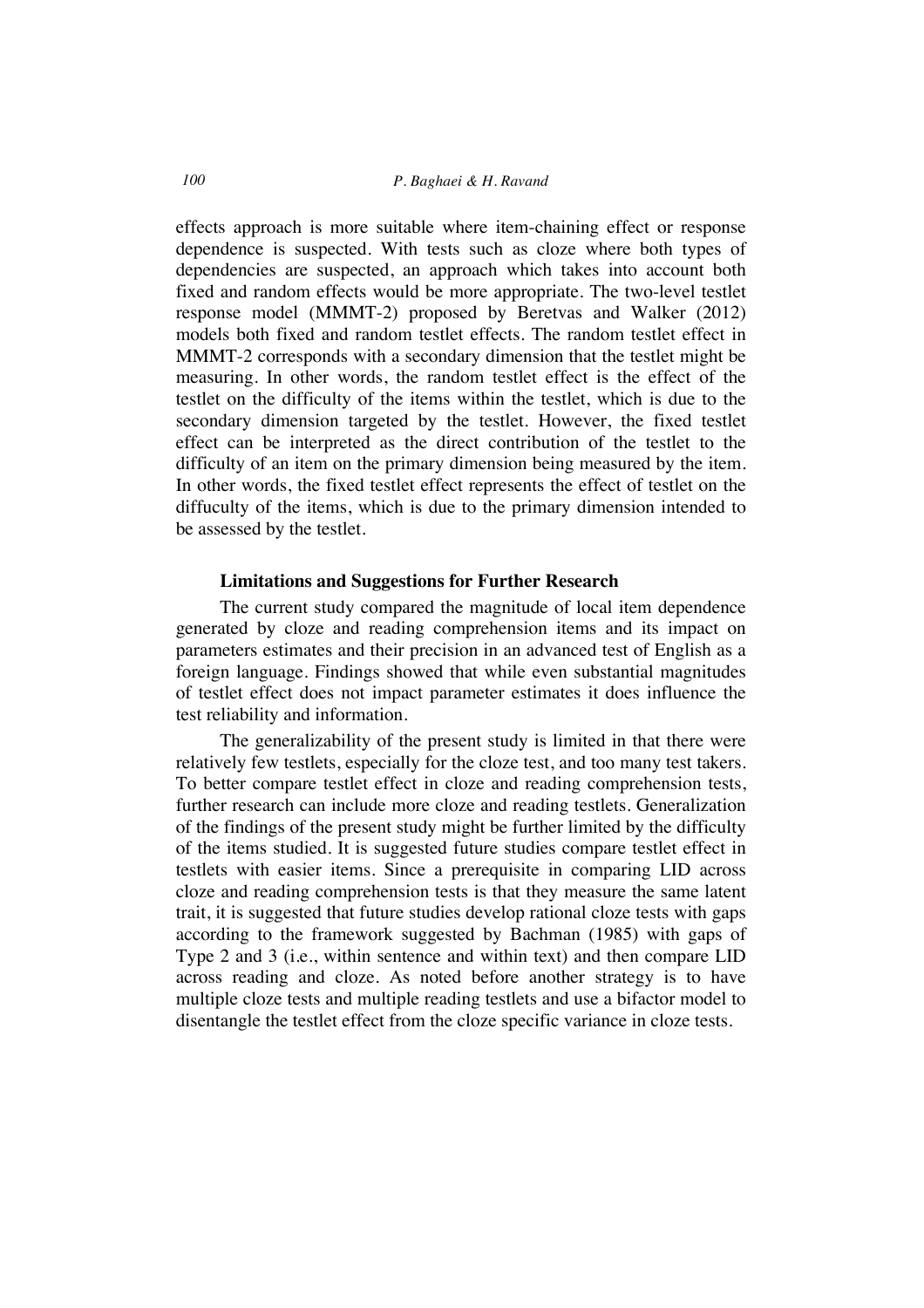### **REFERENCES**

- Alderson, J. C. (1979). The cloze procedure as a measure of proficiency in English as a foreign language. *TESOL Quarterly*, *13*, 219-227. DOI: 10.2307/3586211.
- Alderson, J. C. (1980). A process approach to reading at the University of Mexico. *ELT Documents: Special Issue. Projects in Materials Design*, 134-143.
- Alderson, J. (2000). *Assessing reading*. New York: Cambridge University Press
- Bachman, L. F. (1985). Performance on cloze tests with fixed-ratio and rational deletions. *TESOL Quarterly*, *19*, 535-556. DOI: 10.2307/3586277.
- Bachman, L.F. (1990). *Fundamental considerations in language testing*. Oxford: Oxford University Press.
- Baghaei, P. & Aryadoust, V. (2015). Modeling local item dependence due to common test format with a multidimensional Rasch model. *International Journal of Testing, 15*, 71-87. DOI: 10.1080/15305058.2014.941108.
- Baghaei, P. (2012). The application of multidimensional Rasch models in large scale assessment and validation: An empirical example. *Electronic Journal of Research in Educational Psychology, 10*, 233-252.
- Baghaei, P. (2011). Optimal number of gaps in C-Test passages. *International Education Studies*, *4*, 166-171. DOI: 10.5539/ies.v4n1p166.
- Baghaei, P. (2010). A comparison of three polychotomous Rasch models for super-item analysis. *Psychological Test and Assessment Modeling, 52*, 313-322.
- Baghaei, P. (2007). Local dependency and Rasch measures. *Rasch Measurement Transactions. 21*, 1105-1106.
- Beretvas, S. N., & Walker, C. M. (2012). Distinguishing differential testlet functioning from differential bundle functioning using the multilevel measurement model. *Educational and Psychological Measurement, 72*, 200-223. DOI: 10.1177/0013164411412768.
- Birnbaum, A. (1968). Some latent trait models and their use in inferring an examinee's ability. In F. M. Lord & M. R. Novick (Eds.), *Statistical theories of mental test scores* (pp. 395-479). Reading, MA: Addison-Wesley.
- Bormuth, J. R. (1967). Comparable cloze and multiple-choice comprehension test scores. *Journal of Reading*, *10*, 291-299.
- Bormuth, J. R. (1968a). Cloze test readability: Criterion reference scores. *Journal of Educational Measurement*, *5*, 189-196. DOI: 10.1111/j.1745-3984.1968.tb00625.x.
- Bormuth, J. R. (1968b). The cloze readability procedure. *Elementary English*, *45*, 429-436.
- Bormuth, J. R. (1969). Factor validity of cloze tests as measures of reading comprehension ability. *Reading Research Quarterly*, *4*, 358-365. DOI: 10.2307/747144.
- Bradlow, E. T., Wainer, H., & Wang, X., (1999). A Bayesian random effects model for testlets. *Psychometrika, 64*, 153-168. DOI: 10.1002/j.2333-8504.1998.tb01752.x.
- Chang, Y., & Wang, J. (2010, July). *Examining testlet effects on the PIRLS 2006 assessment*. Paper presented at the 4th IEA International Research Conference, Gothenburg, Sweden.
- Chavez-Oller, M.A., Chihara, T., Weaver, K.A., & Oller, J.W. Jr. (1985). When are cloze items sensitive to constraints across sentences? *Language Learning, 35*, 181-206. DOI: 10.1111/j.1467-1770.1985.tb01024.x.
- Chihara, T., Oller , J. W. Jr .,Weaver, K. A. & Chavez -Oller, M. A. (1977). Are cloze items sensitive to constraints across sentences? *Language Learning, 27*, 63-70. DOI: 10.1111/j.1467-1770.1977.tb00292.x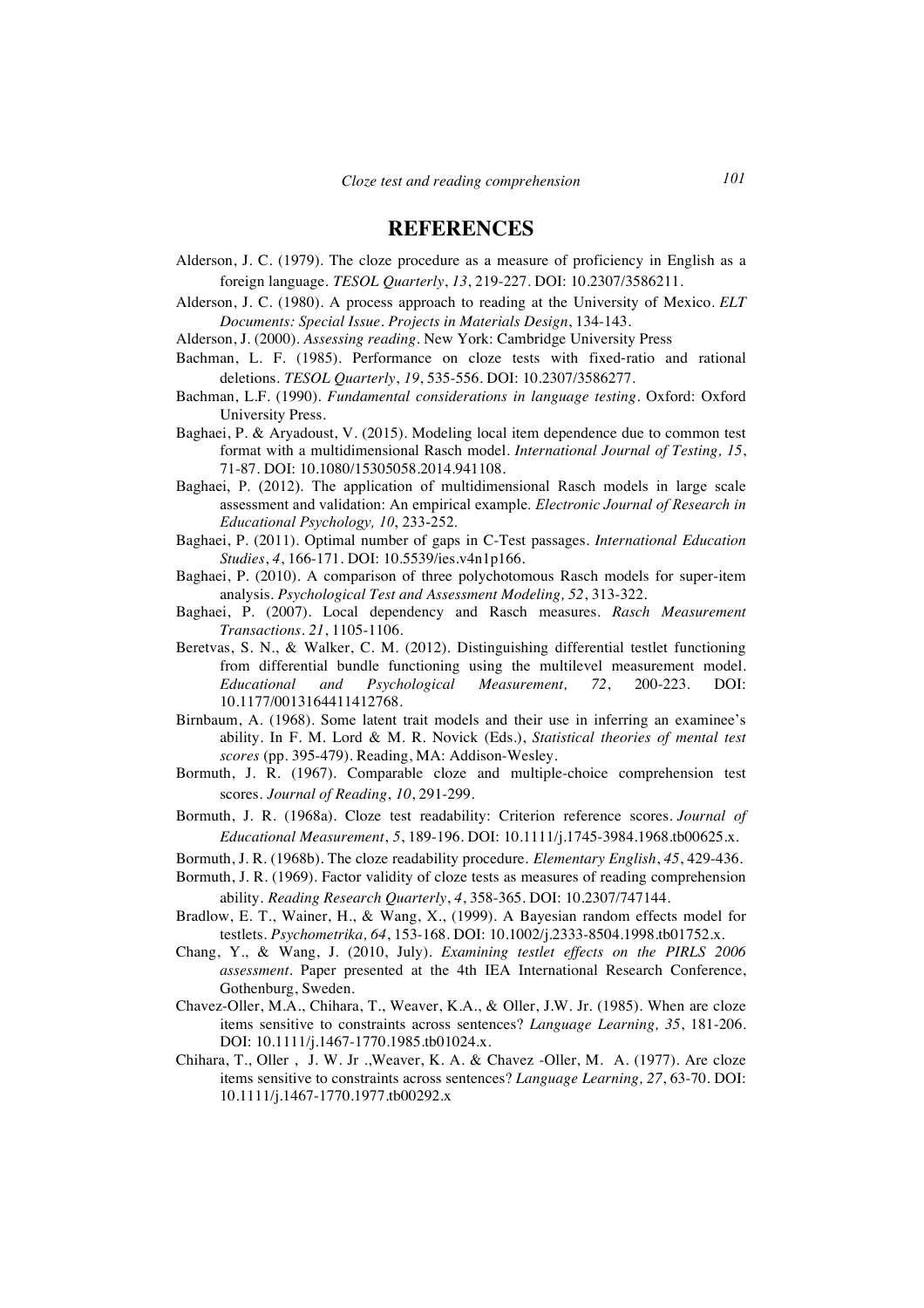- Eckes, T., & Baghaei, P. (2015). Using testlet response theory to examine local dependence in C-Tests. *Applied Measurement in Education, 28,* 1-14. DOI: 10.1080/08957347.2014.1002919
- Eckes, T. (2014). Examining testlet effects in the TestDaF listening section: A testlet response theory modeling approach. *Language Testing, 31*, 39-61. DOI: 10.1177/0265532213492969
- Farhady, H. (1983). New directions for ESL proficiency testing. In J. W. Oller, Jr. (Ed.), *Issues in language testing research* (pp. 253–269). Rowley, MA: Newbury House.
- Fox, J. P. (2010). *Bayesian item response modeling: Theory and applications*. New York: Springer. DOI: 10.1111/j.1751-5823.2011.00159\_1.x.
- Gelman, A., Carlin, J. B., Stern, H. S., & Rubin, D. B. (2004). *Bayesian data analysis* (2nd Ed.). Boca Raton, FL: Chapman & Hall/CRC.
- Gilliland, J. (1972). *Readability*. London: University of London Press for the United Kingdom Reading Association.
- Glas, C. A. W., Wainer, H., & Bradlow, E. T. (2000). MML and EAP estimation in testletbased adaptive testing. In W. J. van der Linden & C. A. W. Glas (Eds.), *Computerized adaptive testing: Theory and practice* (pp. 271–288). Boston, MA: Kluwer-Nijhoff. Doi: 10.1007/0-306-47531-6\_14.
- Greene, B. (2001). Testing reading comprehension of theoretical discourse with cloze. *Journal of Research in Reading*, *24*, 82-98. DOI: 10.1111/1467-9817.00134.
- Grotjahn, R. (1987). How to construct and evaluate a C-Test: a discussion of some problems and some statistical analyses. In R. Grotjahn, C. Klein-Braley, & D. K. Stevenson (Eds.) *Taking their measures: the validity and validation of language tests* (pp. 219-253). Bochum: Brockmeyer.
- Harrison, C. (1980). *Readability in the classroom*. Cambridge: Cambridge University Press.
- Ip, E. H. (2010). Interpretation of the three-parameter testlet response model and information function. *Applied Psychological Measurement, 34*, 467–482. DOI: 10.1177/0146621610364975
- Jiao, H., Wang, S., & Kamata, A. (2005). Modeling local item dependence with the hierarchical generalized linear model. *Journal of Applied Measurement, 6*, 311-321.
- Jonz, J. (1990). Another turn in the conversation: What does cloze measure? *TESOL Quarterly*, *24*, 61-83. DOI: 10.2307/3586852.
- Kibby, M. W. (1980). Intersentential processes in reading comprehension. *Journal of Literacy Research*, *12*, 299-312. DOI: 10.1080/10862968009547383.
- Klare, G. R. (1984). Readability. In P. D. Pearson (Ed.), *Handbook of reading research* (pp. 681-744). New York: Longman*.*
- Klein-Braley, C. (1997). C-Tests in the context of reduced redundancy testing: An appraisal. *Language Testing*, *14*, 47-84. DOI: 10.1177/026553229701400104.
- Linacre, J. M. (2012). *A user's guide to WINSTEPS-MINISTEP: Rasch-model computer programs.* Chicago, IL: Winsteps.com.
- Markman, P.L. (1985). Rational deletion cloze and global comprehension in German. *Language Learning,* 35, 423–30. DOI: 10.1111/j.1467-1770.1985.tb01085.x.
- McKenna, M. C., & Layton, K. (1990). Concurrent validity of cloze as a measure of intersentential comprehension. *Journal of Educational Psychology*, *82*, 372-377. DOI: 10.1037//0022-0663.82.2.372.
- Oller, J.W. Jr. (1979). *Language tests at school*. London: Longman.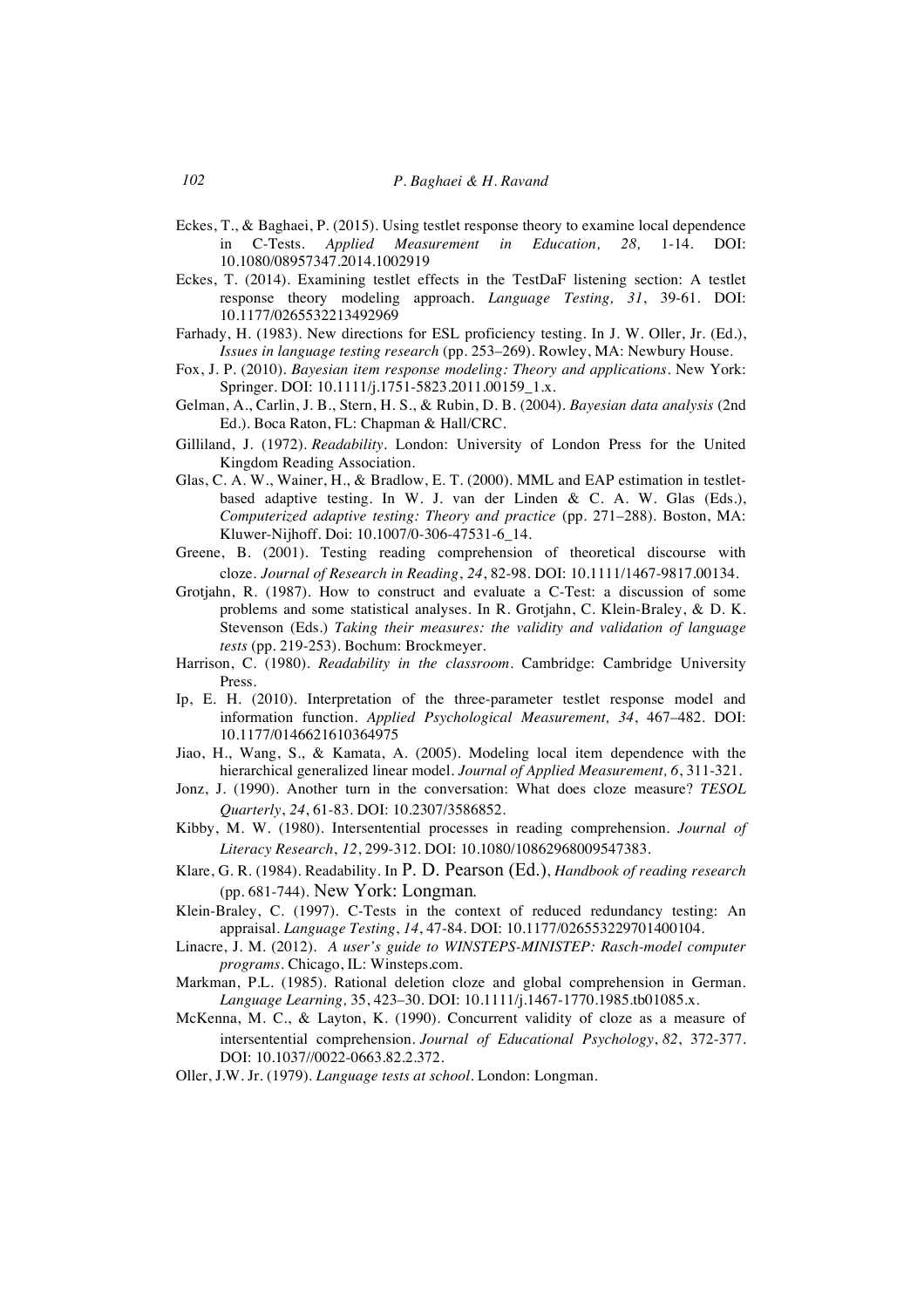- Oller, J.W. Jr. (1972). Scoring methods and difficulty levels for tests of proficiency in English as a second language. *Modern Language Journal, 56*, 151-158. DOI: 10.2307/324037.
- Raatz, U. & Klein-Braley, C. (2002). Introduction to language testing and to C-Tests. In J. Coleman, R. Grotjahn, & U. Raatz, (Eds.) *University language testing and the C-Test* (pp. 75-91). Bochum: AKS-Verlag.
- Rankin, E. F. (1959). The cloze procedure: its validity and utility. In *Eighth Yearbook of the National Reading Conference* (Vol. 8, pp. 131-144). Milwaukee: National Reading Conference.
- Ravand, H. (2015). Assessing testlet effect, impact, differential testlet, and item functioning using cross-classified multilevel measurement modeling. *SAGE Open 5*, 1-9. DOI: 10.1177/2158244015585607.
- Reckase, M. D. (2009). *Multidimensional item response theory*. New York: Springer. DOI: 10.1007/978-0-387-89976-3.
- Rye, J. (1982). *Cloze procedure and the teaching of reading*. London: Heinemann.
- Samejima, F. (1969). *Estimation of ability using a response pattern of graded scores*. Psychometrika Monograph No. 17. Richmond, VA: Psychometric Society. DOI: 10.1007/bf02290599.
- Schroeders, U., Robitzsch, A., & Schipolowski, S. (2014). A comparison of different psychometric approaches to modeling testlet structures: An example with C-Tests. *Journal of Educational Measurement, 51*, 400–418. DOI: 10.1111/jedm.12054.
- Shanahan, T., Kamil, M. L., & Tobin, A. W. (1982). Cloze as a measure of intersentential comprehension. *Reading Research Quarterly*, *17*, 229-255. DOI: 10.2307/747485.
- Sigott, G. (2004). *Towards identifying the C-Test construct*. Frankfurt/am: Peter Lang.
- Thissen, D., Steinberg, L., & Mooney, J. A. (1989). Trace lines for testlets: A use of multiple-categorical-response models. *Journal of Educational Measurement*, *26*, 247–260. DOI: 10.1111/j.1745-3984.1989.tb00331.x.
- Wainer, H. (1995). Precision and differential item functioning on a testlet-based test: The 1991 Law School Admissions Test as an example. *Applied Measurement in Education*, *8*, 157–186. DOI: 10.1207/s15324818ame0802\_4.
- Wainer, H., Bradlow, E. T., & Du, Z. (2000). Testlet response theory: An analog for the 3- PL useful in testlet-based adaptive testing. In W. J. van der Linden & C. A. W. Glas (Eds.), *Computerized adaptive testing, theory and practice* (pp. 245–270). Boston, MA: Kluwer-Nijhoff. DOI: 10.1007/0-306-47531-6\_13.
- Wainer, H., Bradlow, E.T., & Wang, X. (2007). *Testlet response theory and its applications.* Cambridge: Cambridge University Press.
- Wainer, H., & Wang, X. (2000). Using a new statistical model for testlets to score TOEFL. *Journal of Educational Measurement, 37*, 203-220. DOI: 10.1002/j.2333-8504.2001.tb01851.x.
- Wang, X., Bradlow, E. T., & Wainer, H. (2005).*User's guide for SCORIGHT (Version 3.0): A computer program for scoring tests built of testlets including a module for covariate analysis* (ETS Research Report RR 04-49). Princeton, NJ: Educational Testing Service. DOI: 10.1002/j.2333-8504.2004.tb01976.x.
- Wang, W. C. & Wilson, M. (2005). The Rasch testlet model. .*Applied Psychological Measurement, 29*, 126–149. DOI: 10.1177/0146621604271053.
- Wang, X., Bradlow, E. T., & Wainer, H. (2002). A general Bayesian model for testlets: Theory and applications. *Applied Psychological Measurement*, *26*, 109–128. DOI: 10.1177/0146621602026001007.